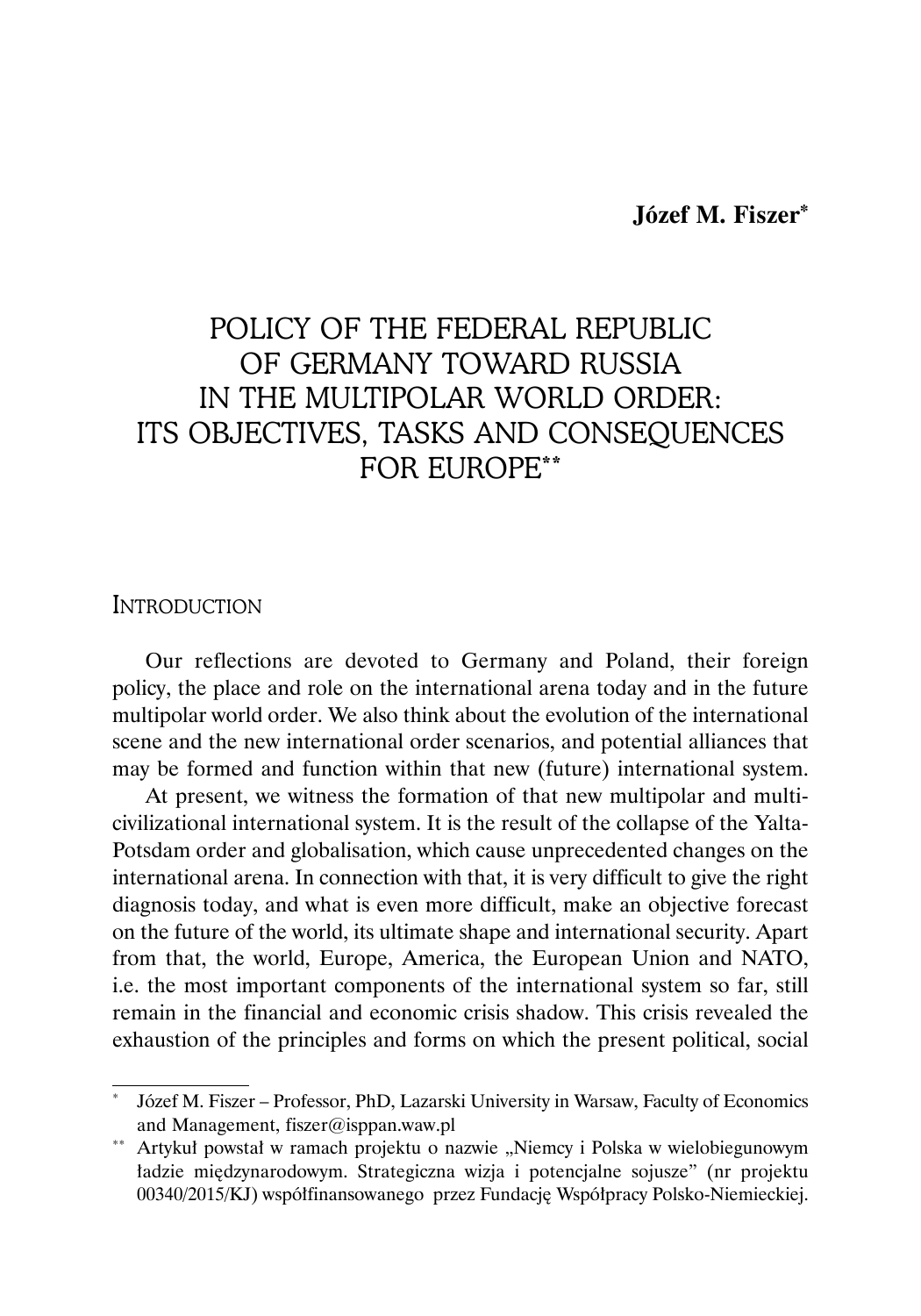and economic order is based, determined by a liberal democratic system, in particular its current form, i.e. neoliberalism. It is also an announcement of changes approaching in the geopolitical and geo-economic pattern, mainly determined by the hegemony of the United States in the world so far.

The changes are accompanied by discussions and disputes among researchers and politicians on the present, transitional and future international order, and on the security of Europe and the whole world. Questions are asked about the Euro-Atlantic system in the multipolar international order and opportunities and threats to Europe and the United States, the European Union and NATO in the conditions of continuous globalisation and a growing position of China, India, Russia and Brazil in the world. Trying to answer them, experts and politicians formulate many interesting but controversial theories, theses and hypotheses. Most of them assume that in the perspective of 20–30 years, a new multipolar world order will develop and besides the United States, the emerging superpowers led by China, India and Russia will play a key role. It is assumed that the Euro-Atlantic system will continue to be the guarantor of international security and the United States, the European Union and NATO will play the main roles in it. It is emphasised that the Unites States will remain the world political, military and economic superpower but its hegemony will be gradually fading<sup>1</sup>. On the other hand, however, the role of America in the world, not only the political, but also even the civilizational one, is questioned and criticised. There are theories on the superpower decline and criticism of its domestic and foreign policy both in the USA and abroad. The United States' role of a hegemon is predicted to change into the role of a *global driver* and it is assumed that the power of China and India will continue to rise and the importance of Russia in the world will decrease2.

<sup>1</sup> P.D. Wiliams, *Security Studies. An Introduction,* Routledge, London & New York 2012; S. Koziej, *Między piekłem a rajem. Szare bezpieczeństwo na progu XXI wieku [Between hell and paradise: grey security at the start of the 21st century]*, Wydawnictwo Adam Marszałek, Toruń 2006; J.W. Müller, *Wo Europa endet? Ungarn, Brüssel und das Schicksal der liberalen Demokratie [Where does Europe end? Hungary, Brussels and the future of liberal democracy]*, Suhrkamp, Berlin 2013.

<sup>2</sup> See L.W. Zacher, *Przyszłość w świetle prognoz światowych u progu XXI wieku [Future in the light of global forecasts at the start of the 21st century]*, "Polska 2000 Plus", no. 1, 2001; F. Fukuyama, *Budowanie państwa. Władza i ład międzynarodowy w XXI wieku [State-Building: Governance and World Order in the 21st century]*, Polish translation by J. Serwański, Wydawnictwo REBIS, Poznań 2005; J. Wallerstein, *Koniec świata jaki znamy [The End of the World As We Know It: Social Science for the Twenty-first Century]*, Polish translation by M. Gilewicz [et al.], Wydawnictwo Naukowe PWN, Warszawa 2004;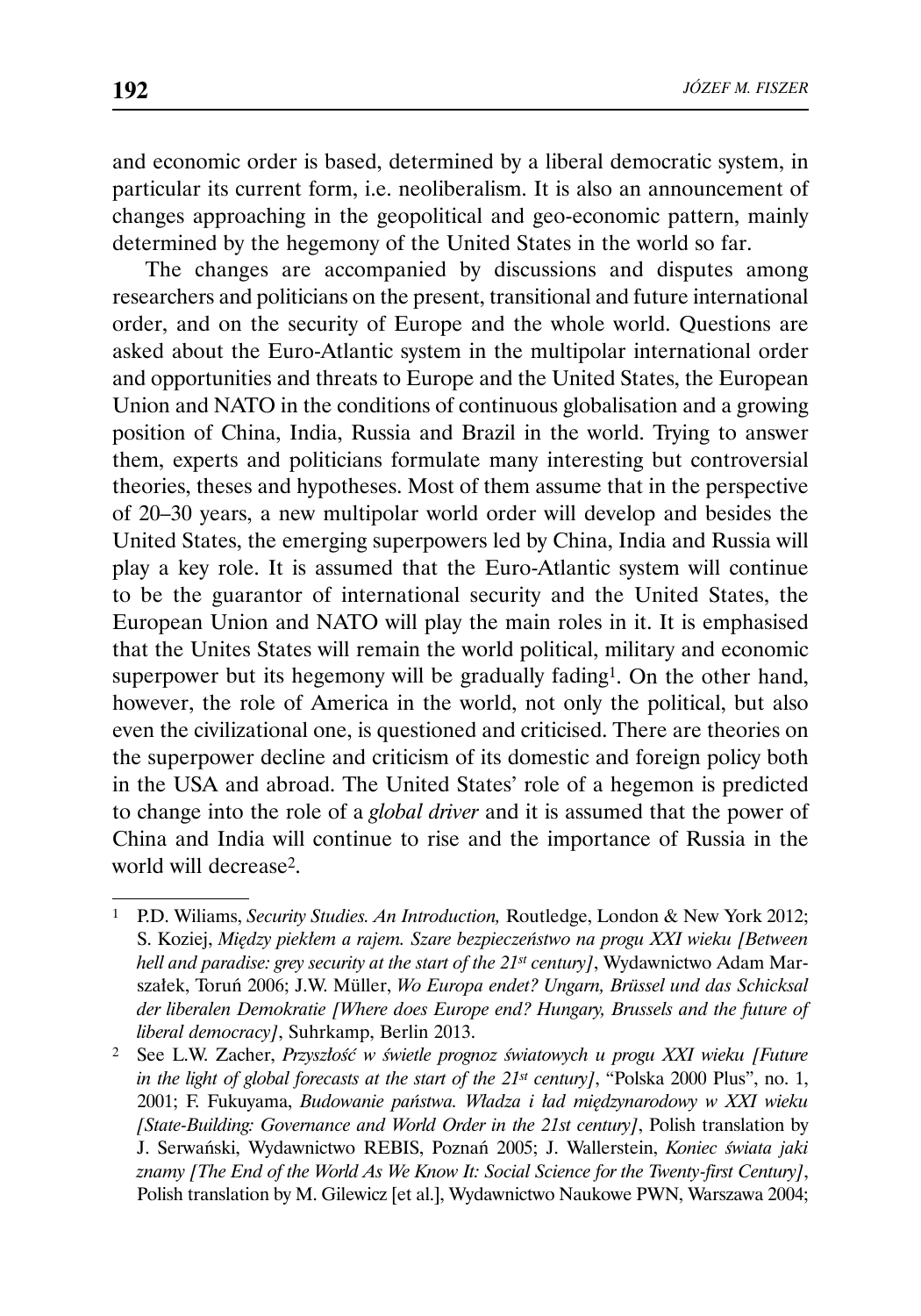The article aims to make an attempt to present the policy of the Federal Republic of Germany (FDR) towards Russia and its role in the future multipolar world, especially with regard to international peace and security. Moreover, I intend to present the premises of this policy and answer the questions concerning its aims and consequences for Germany, Russia and Europe, inter alia, whether or not a new Treaty of Rapallo is going to take place and whether or not Russia and Germany will try to play a dominant role in Europe. It is not an easy task if one takes into account a complex situation in the world and a difficult political, social and economic situation of contemporary Russia, as well as the amount of tasks that that country must carry out in order to become a modern, strong, efficiently managed, democratic and peaceful superpower. In this process, Russia can get help from Germany, which already today is an unquestioned leader in Europe and plays more and more important role in the world. As Almut Moeller, an expert in political science and Head of the European Council of Foreign Relations (SCFR), writes:

"Germany is perceived in the European Union as a guarantor of stabilisation. German government is trusted. Foreign Affairs Minister Steinmeier and Chancellor Merkel are realistic politicians. (…) Angela Merkel is influential and Vladimir Putin feels that, and he would like Russia to take a seat at the same table with other superpowers, and Germany is such a power in Europe at present"3.

On the other hand, however, there are fears, especially in Poland, that too far-reaching cooperation between Germany and Russia may be harmful to Europe, its security and international peace. The history of Europe and the world shows that the relations between Germany and Russia always used to be an essential part of it and they also had mainly negative consequences for Poland. Poland, because of its geopolitical location, was forced to implement a policy based on the theory of 'two enemies' and to look for allies among the Anglo-Saxon states and France in order to ensure its security. Germany and Russia did not treat Poland as a potential partner but thought it to be an enemy and wanted to annihilate it. As a result, both states that wanted to dominate Europe looked for agreements above Poland and cooperated at Poland's expense, which in practice led to partitions, annexation and

Z. Brzeziński, *Wybór – dominacja czy przywództwo [The Choice: Global Domination or Global Leadership]*, Polish translation by B. Pietrzyk, Wydawnictwo Znak, Kraków 2004.

<sup>3</sup> M. Matzke, *Nowa rola Niemiec: mediator i gwarant stabilności [New role of Germany: a mediator and a guarantor of stability]*, www.dw.com/pl/nowa-rola-niemiec--mediatori-gwarant-stabilności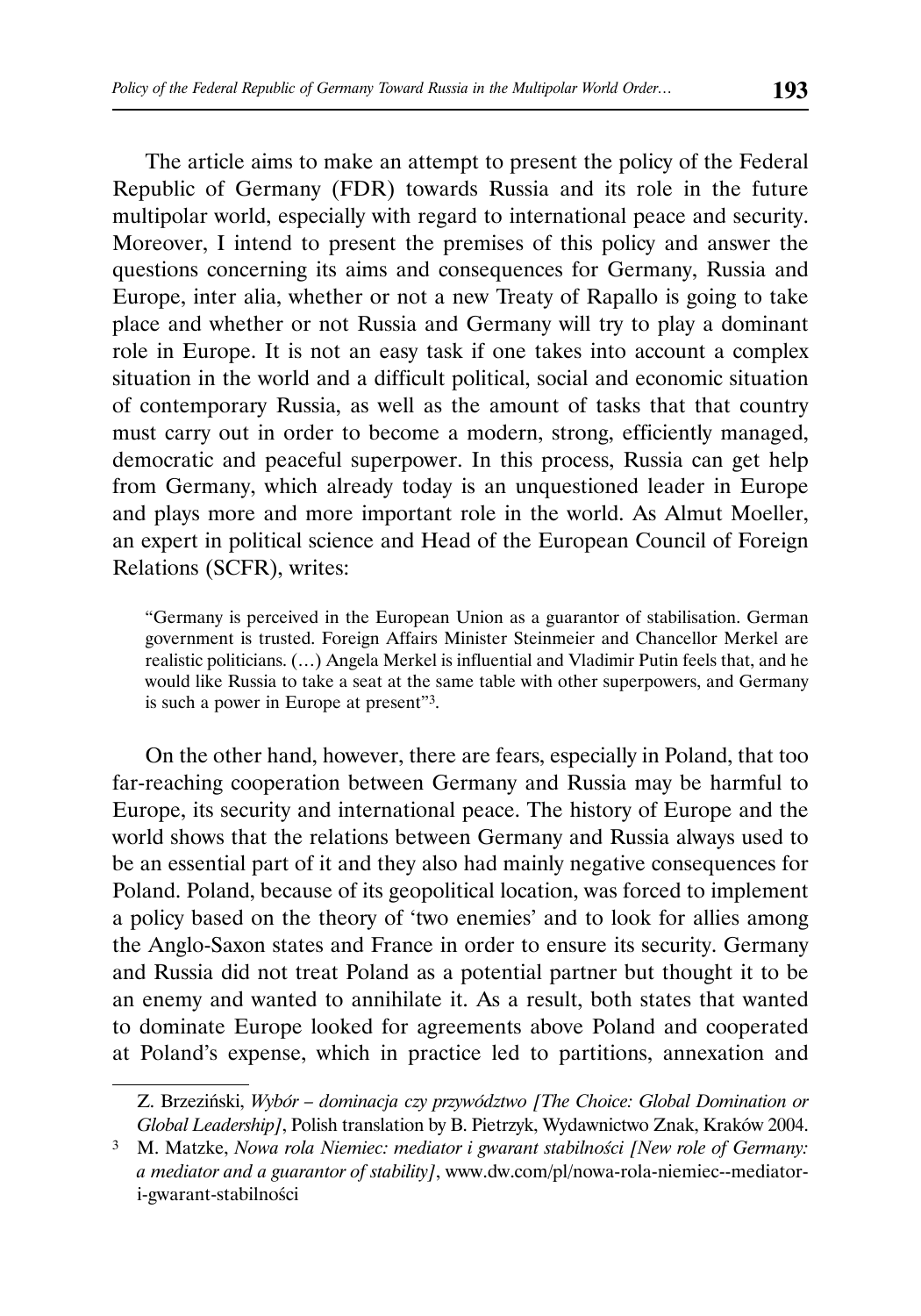occupation in the period 1939–1945. The agreement between Stalin and Hitler signed on 23 August 1939, which led to the Second World War and the new division of Europe, became a symbol of Germany and Russia's anti-Polish policy. The system that came into being in Europe and the world after World War II came down to the history of international relations as Yalta-Potsdam order and, besides the United States, the Soviet Union was its main pillar. Germany, which was divided into two states, and Poland and other East-Central European states, which found they were in the sphere of Soviet influence, became the victims of the system. The division of Europe and the world lasted until 1989–1991 and ended in the collapse of communism, the German reunification in 1990 and the collapse of the Soviet Union.

The main thesis of the article is the opinion that the way to a new, probably multipolar world order is still very long and that Germany, remembering history and its tragic experience, will not return to the policy of cooperation with Russia, whose aim is a new division of Europe and the world. In my opinion, Germany remembers the past and will remain a democratic state and an important link in the Euro-Atlantic system. Moreover, I believe that Russia will become a democratic and peaceful state. It will take place when it releases itself from Vladimir Putin's rule. Unfortunately, it will not take place soon according to many researchers and experts. Not until there is an economic disaster and an outburst of social dissatisfaction in Russia; only then Vladimir Putin will be forced to leave the political scene.

Here, I would like to emphasise that the role of Poland and the FRG in the collapse of the bipolar system and the end of the Cold War in Europe, and thus in the world, was enormous. Poland and Germany were essential links in the Yalta-Potsdam order and at the same time its victims, and they felt they had been wronged by the Soviet Union. Obviously, the situation in both states was different, but the bipolar order was imposed on them, unwanted and limiting their sovereignty, activeness and role on the international arena. Thus, both Poland and the FRG were interested in dismantling the Soviet Union and its collapse. The FRG pursued German reunification and Poland wanted to release itself from the Soviet domination and become a fully sovereign and democratic state, and return to free Europe.

\* \* \*

After the collapse of the communist system in Europe, there was an opinion that the biggest threats for international stability in the political sphere, the prosperity of the capitalist system in the economic sphere and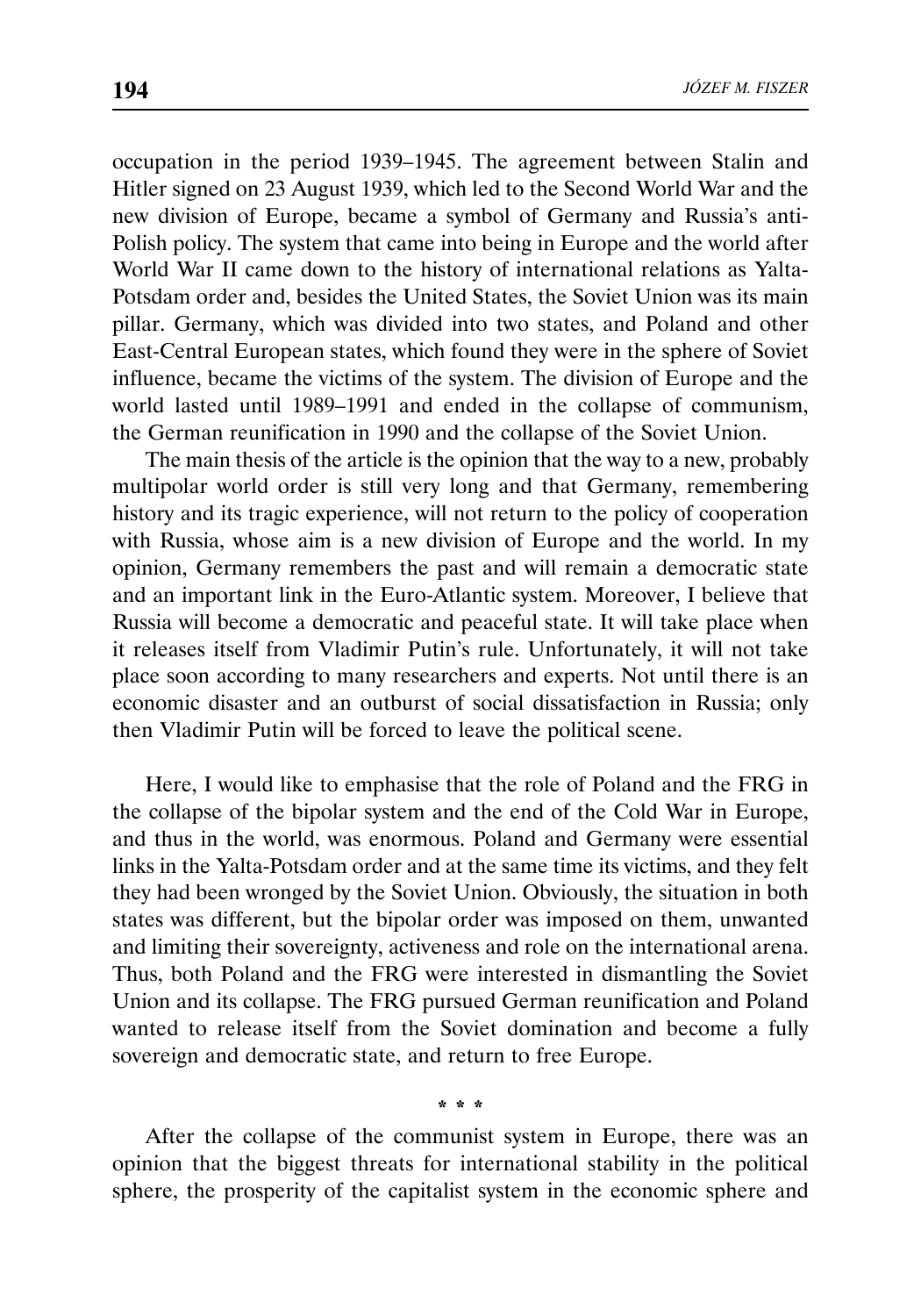the development of open society had disappeared forever. Communism had compromised itself in all these spheres although the economic sphere had been decisive for its collapse because the all-powerful state system resulted in pitiful conditions in comparison with the market system in the West<sup>4</sup>. The situation created conducive conditions for not only uncritical implementation of extreme market economy models but also a revelation of pressure in the mature market economies to minimise the role of the state in the development of economic processes. The pressure had already found a theoretical background in the form of the neoliberal doctrine. Surprisingly for the international community, after over thirty years' domination of the doctrine, in the conditions of rapid development of globalisation, the present economic and financial crisis revealed the full scale of new threats not only to the stability and development of the world economy but also to particular states and the whole capitalist system as well as the international order. In the majority of countries today, the income inequality is increasing and the citizens' mistrust of the state is growing with it. Thus, the state is getting weaker and has fewer and fewer possibilities of halting the growth of inequalities causing further decrease in social trust and the erosion of rationality in politics.

After the collapse of the Soviet Union, there was a good moment in history when the United States together with the European Union could become an unquestioned world leader of the 21st century. However, the opportunity was wasted because the United States did not intend to follow the *primus inter pares* principle and pursued the position of the only super-actor on the global scene, which was especially evident at the time of George W. Bush's presidency. At the same time, the United States was trapped in domestic and foreign debt. The enormous indebtedness in China, which exceeded 1.5 trillion dollars, was especially dangerous because it could initiate the United States bankruptcy proceeding at any time. Moreover, the American democracy is becoming lame and the system of presidential power is less and less efficient both in the domestic and foreign policy. On the other hand, Europe with the European Union as a leader is also becoming weaker and weaker because it cannot cope with the mega-crisis that is composed of the financial-economic crisis, the axiology crisis, the integration crisis, the immigration crisis and the Brexit crisis. I have no doubts that Brexit will weaken the European Union

<sup>4</sup> R. Cameron, L. Neal, *Historia gospodarcza świata. Od paleoitu do czasów najnowszych [A Concise Economic History of the World: From Palaeolithic Times to the Present]*, Polish translation by H. Lisiecka-Michalska, M. Kluźniak, Książka i Wiedza, Warszawa 2004, pp. 427–433.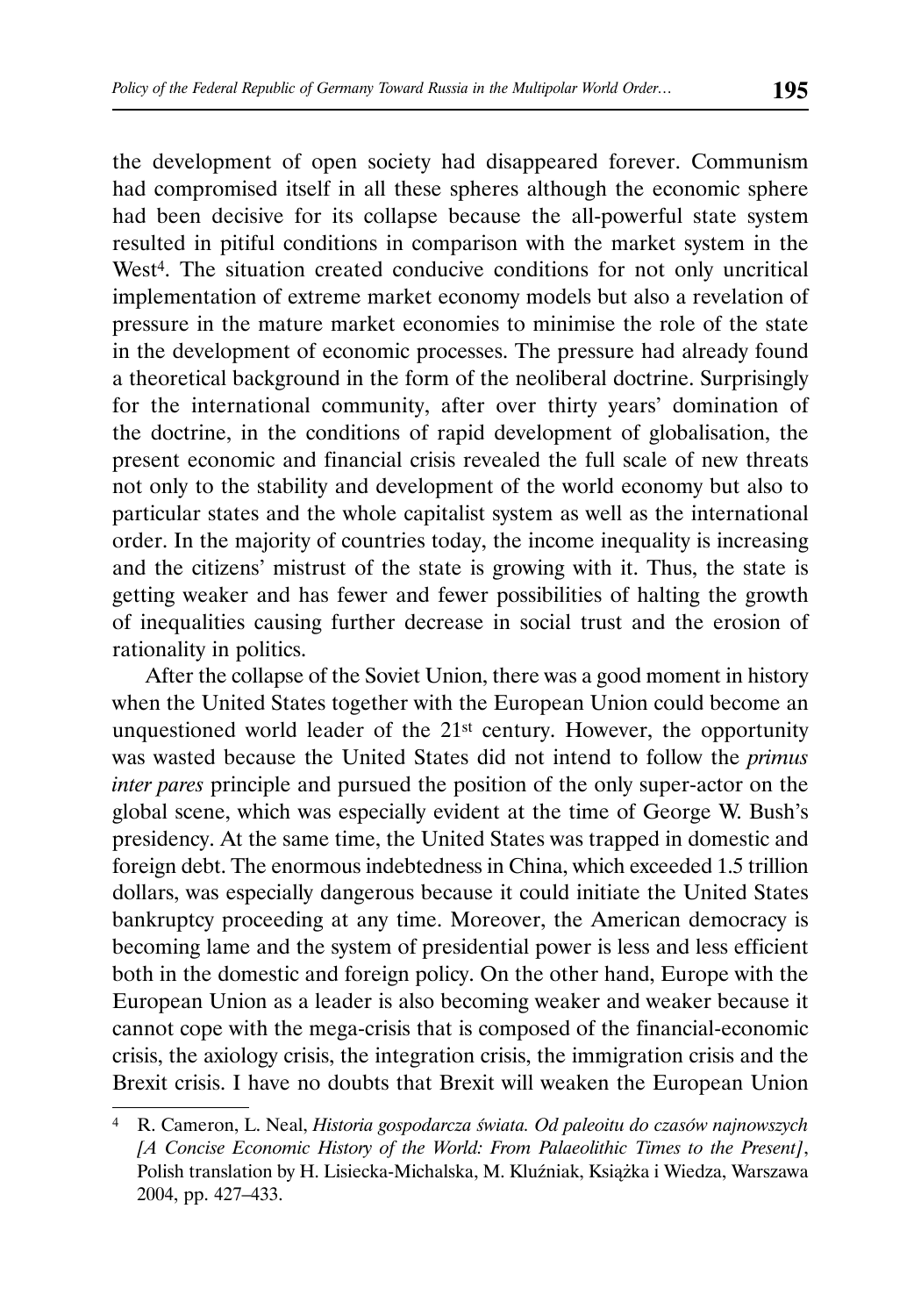and hamper integration processes in Europe. There is no doubt that only the strong European Union can be a world partner to the United States, which maintains and develops material and spiritual strengths of the Euro-Atlantic Community. Weak Europe with the weak European Union, and thus the weak Euro-Atlantic Community, will not be a co-author of a new, democratic and multi-civilizational global order5.

Therefore, Zbigniew Brzeziński is right to write in his book significantly entitled *Strategic Vision: America and the Crisis of Global Power*:

"Only America that is dynamic and is implementing a well thought-out strategy together with the uniting Europe may cooperate in favour of the greater and more lively West capable of playing a responsible role of a partner for the East that is growing in power and becoming more and more confident. Otherwise, it is possible that the West, which is geopolitically divided and focuses on itself, will plunge into a historical decline that will make it similar to humiliated and helpless China of the 19th century. In the East, on the other hand, there may be a temptation to repeat the disastrous trial of strength between the states of the 20<sup>th</sup> century Europe"<sup>6</sup>.

\* \* \*

Making reference to the theory of hegemonic cycles, we can say that the current world is at the stage of delegitimising the position of the United States on the international arena7. At that stage, the game of changing the world paradigm from a unipolar to a multipolar one is not played openly and the potential rivals of the hegemon to date (the United States), i.e. the emerging powers with the People's Republic of China (PRC) and Russia as leaders, on the one hand, are trying to benefit from the still existing system of powers, and on the other hand to undermine it. In addition, they are doing it in a more or less camouflaged way, under such banners as sustainable development, peaceful cooperation, multilateralism and world security,

<sup>5</sup> T.G. Ash, *Free World: America, Europe and the Surprising Future of the West*, Random House, New York 2010; A. Kukliński, K. Pawłowski (ed.), *The Atlantic Community. The Titanic of the XXI Century?,* Wyższa Szkoła Biznesu – National Louis University, Nowy Sącz 2010.

<sup>6</sup> Z. Brzeziński, *Strategiczna wizja. Ameryka a kryzys globalnej potęgi [Strategic Vision: America and the Crisis of Global Power]*, Polish translation by K. Skoneczny, Wydawnictwo Literackie, Kraków 2013, p. 10.

<sup>7</sup> See G. Modelski, *The Long Cycle of Global Politics and the Nation-State*, "Comparative Studies in Society and History" 1978, vol. 20, no. 2, pp. 213–236; G. Modelski, W.R. Thompson, *Leading Sectors and World Powers: The Co-evolution of Global Economics and Politics,* University of South Carolina Press, Columbia 1966, pp. 128–136; R. Gilpin, *War and Change in World Politics,* Cambridge University Press, New York 1983.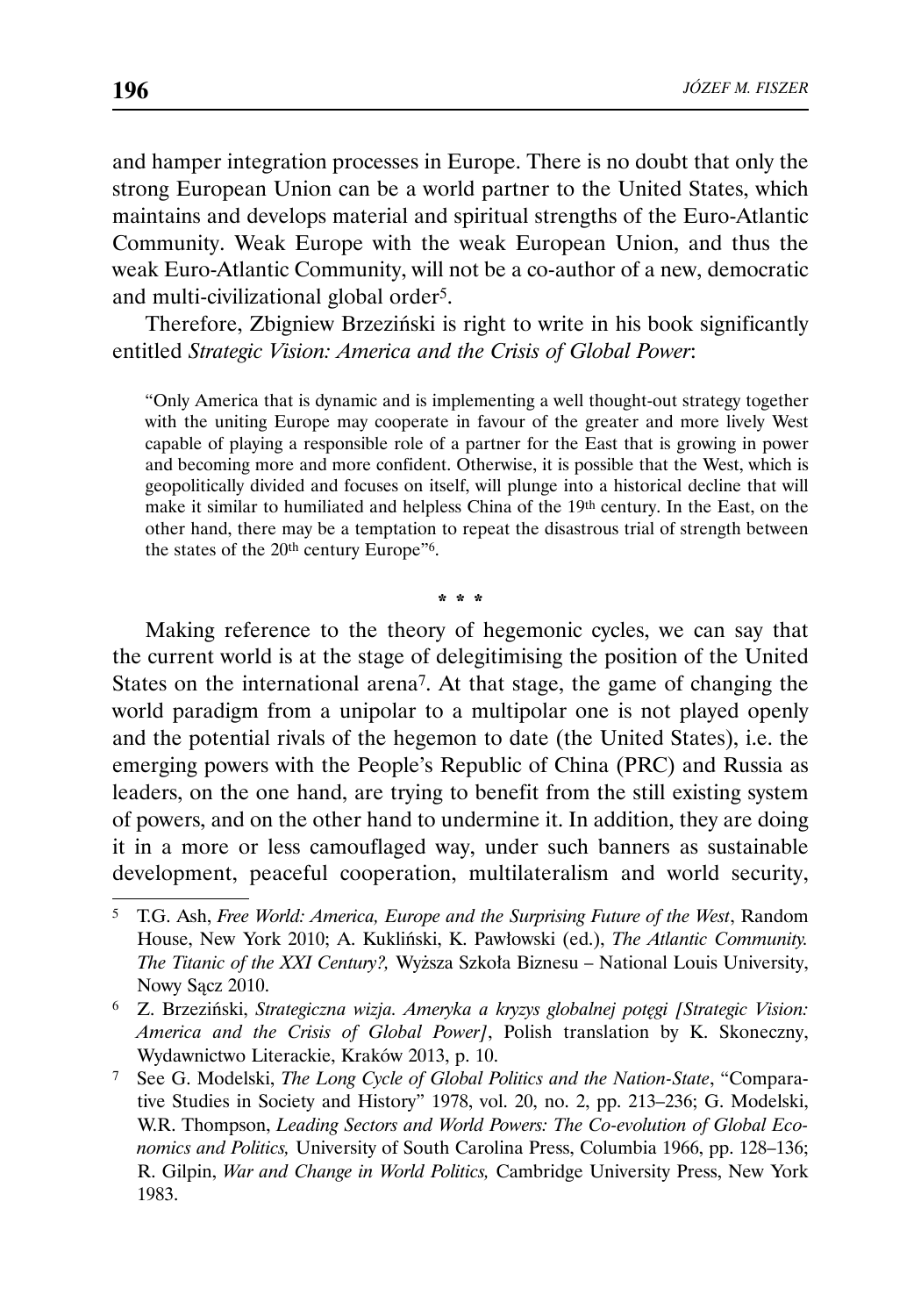and in reality they are striving for undermining the post-Cold War order of powers in the world. They pursue the delegitimisation of the United States and its position on the international arena by resorting to the so-called nonviolent resistance strategy. It includes e.g. criticism of the United States' policy in the international organisations, forming anti-American coalitions and revealing its weaknesses. The United States allies, e.g. France, the FRG and Turkey, as well as Russia, sometimes support these actions, which was clearly exemplified by their stand on the civil war in Libya or the four years' long civil war in Syria8.

The Federal Republic of Germany is an especially flagrant example of such anti-American attitudes and behaviour. It was against the US military intervention in Iraq in 2003 and in 2011, like China, India, Brazil and Russia, abstained from voting on the United Nations Security Council Resolution 1973 on the situation in Libya9.

One can risk a statement that the German government also wanted to manifest its power and that it has a different opinion on the international security issues than its allies (in particular the United States) do, and show that the FRG is able to carry out its own independent foreign policy on a global scale10.

Here, it is worth adding that the FRG officially emphasises that it still is the United States' faithful ally and the North Atlantic Treaty is a guarantor of its security. Inter alia, after the parliamentary election in 2009 and the formation of the CDU/CSU–FDP government, signing their coalition agreement on 26 October 2009, the representatives of the three parties emphasised that the German foreign policy priorities are:

- strengthening the transatlantic cooperation,
- cooperating more closely with Russia within the frame of international structures,

 <sup>8</sup> J. Zdanowski, *Bliski Wschód 2011: bunt czy rewolucja? [Middle East 2011: rebellion or revolution?]*, Oficyna Wydawnicza AFM, Kraków 2011, pp. 191–203; Y. Al. Haj Saleh, *Die Revolution in Syrien [Revolution in Syria]*, "Neue Gesellschaft Frankfurter Hefte" 2012, no. 9, pp. 12–16.

 <sup>9</sup> The Resolution was adopted on 17 March 2012. See http://www.un.org/News/Press/ doc/2011/sc 10200.doc. htm. Also see: M. Soja, *Stosunki UE–NATO w dziedzinie bezpieczeństwa europejskiego i obrony na przełomie XX i XXI wieku [EU–NATO relations in the field of European security and defence at the end of the 20th and the beginning of the 21st century]*, Wydawnictwo Adam Marszałek, Toruń 2011, pp. 209–216.

<sup>10</sup> P. Sasnal, *Kryzys w Libii, a reakcje społeczności międzynarodowej [Crisis in Libya and international community's reaction]*, "Biuletyn PISM" 2011, no. 20, p. 2.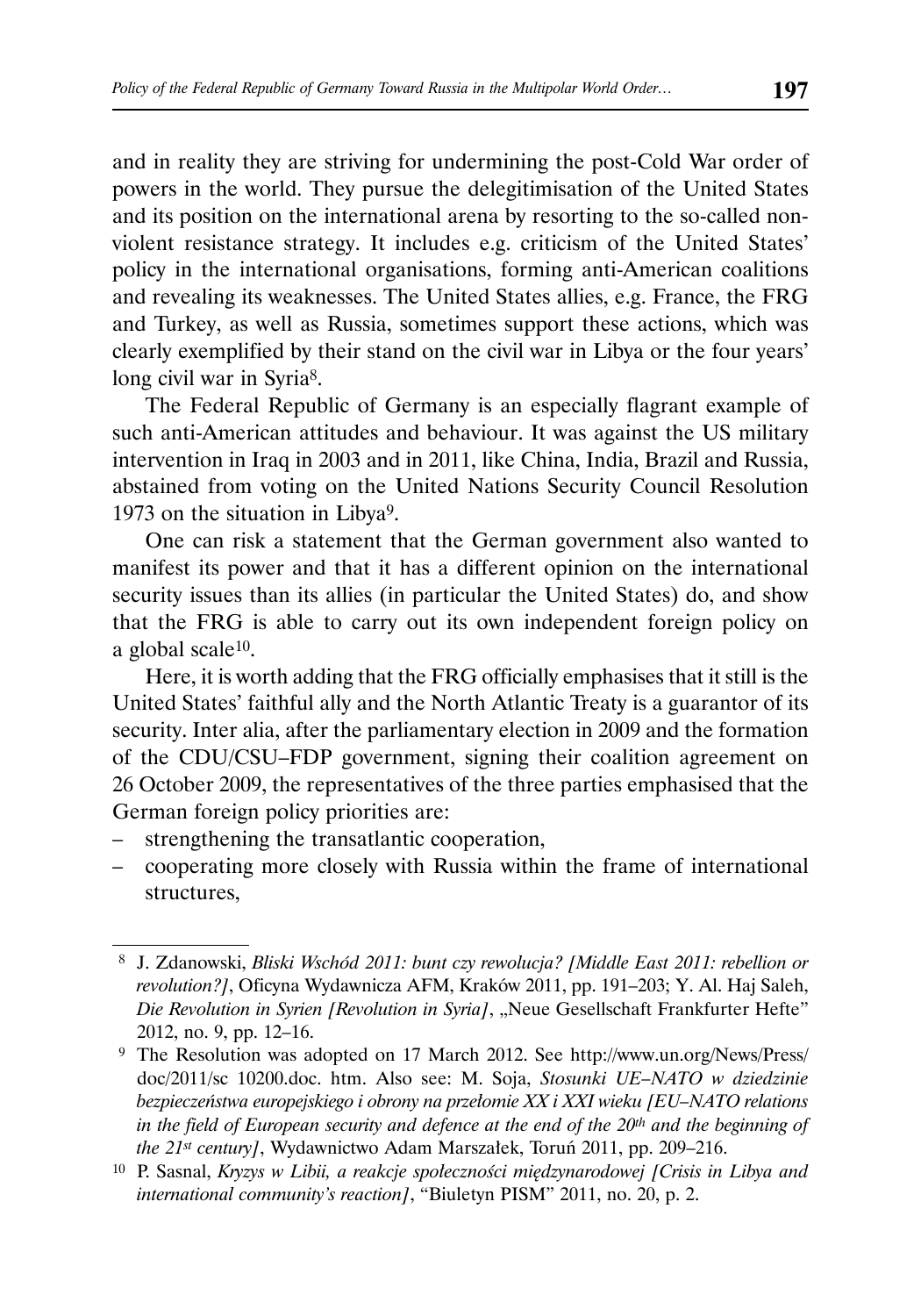- making the participation of the Bundeswehr dependent on the UN, the EU or NATO mandate,
- deepening cooperation with Poland<sup>11</sup>.

A month later, Chancellor Angela Merkel in her *expose* presented in the Bundestag also emphasised that the new government's aims are, in the field of domestic policy: getting out of the economic recession, and in the field of foreign policy: freedom, peace and security, prosperity for everyone and social progress<sup>12</sup>.

Therefore, an American expert and well-known specialist in political science, George Friedman, is probably right to state in his book devoted to changes in the international powers' relations and threats to the new world order that in the decades to come, Germany and Russia, and not the emerging powers with China as a leader, will constitute the biggest threats to the United States and the world<sup>13</sup>. He emphasises that the relations between the United States and Germany have deteriorated mainly because of the financial crisis and the American war in Iraq, and that:

"the Americans have serious problems with the Russians, and the Germans distance themselves from their attempts to stop Russia. (…) In the years to come, the relations between America and Russia and Germany will be changing and we should expect a considerable movement here. Regardless of public opinion, the increased presence of Russia in the East of Europe endangers American interests. (…) The more will America be concerned about the position of Russia, the bigger will the distance be between it and Germany. (…) All these manoeuvres are first of all aimed at avoiding a war and next at halting the rapprochement between Russia and Germany, which might endanger the American hegemony in the decades to came"14.

- <sup>11</sup> *Wachstum. Bildung. Zusammenhalt, der Koalitionvertrag zwischen CDU, CSU und FDP, 17 Legislaturperiode [Growth. Education. CDU, CSU and FDP coalition agreement. 17th Bundestag]*, Berlin 2009; *CDU podpisało umowę koalicyjną z FDP [CDU signed a coalition agreement with FDP]*, "Wprost", 26 October 2009, p. 3.
- 12 M. Zawilska-Florczuk, *Nowy rząd RFN: integracja i edukacja zamiast wielkich reform [New government of the FRG: integration and education instead of a great reform],*  Ośrodek Studiów Wschodnich, Warszawa 2011, www.osw.waw.pl/pl.
- 13 G. Friedman, *Następna dekada. Gdzie byliśmy i dokąd zmierzamy [The Next Decade: What the World Will Look Like]*, Polish translation by M. Wyrwas-Wiśniewska, Wydawnictwo Literackie, Kraków 2012. Also compare J. Żakowski, *Ameryka wraca do domu. Wywiad z George'em Friedmanem, amerykańskim politologiem, właścicielem prywatnej agencji wywiadowczej, o nadmiernym znaczeniu Niemiec w Europie i militarnych obowiązkach Polski [America comes back home: an interview with George Friedman, an American political science researcher and owner of a private intelligence agency about the excessive importance of Germany in Europe and military duties of Poland]*, "Polityka", 29 October – 6 November 2012, pp. 4–46.
- 14 G. Friedman, *Następna dekada… [The Next Decade…]*, pp. 204–205. Also compare: E. Lucas, *Nowa zimna wojna. Jak Kreml zagraża Rosji i Zachodowi [New Cold War:*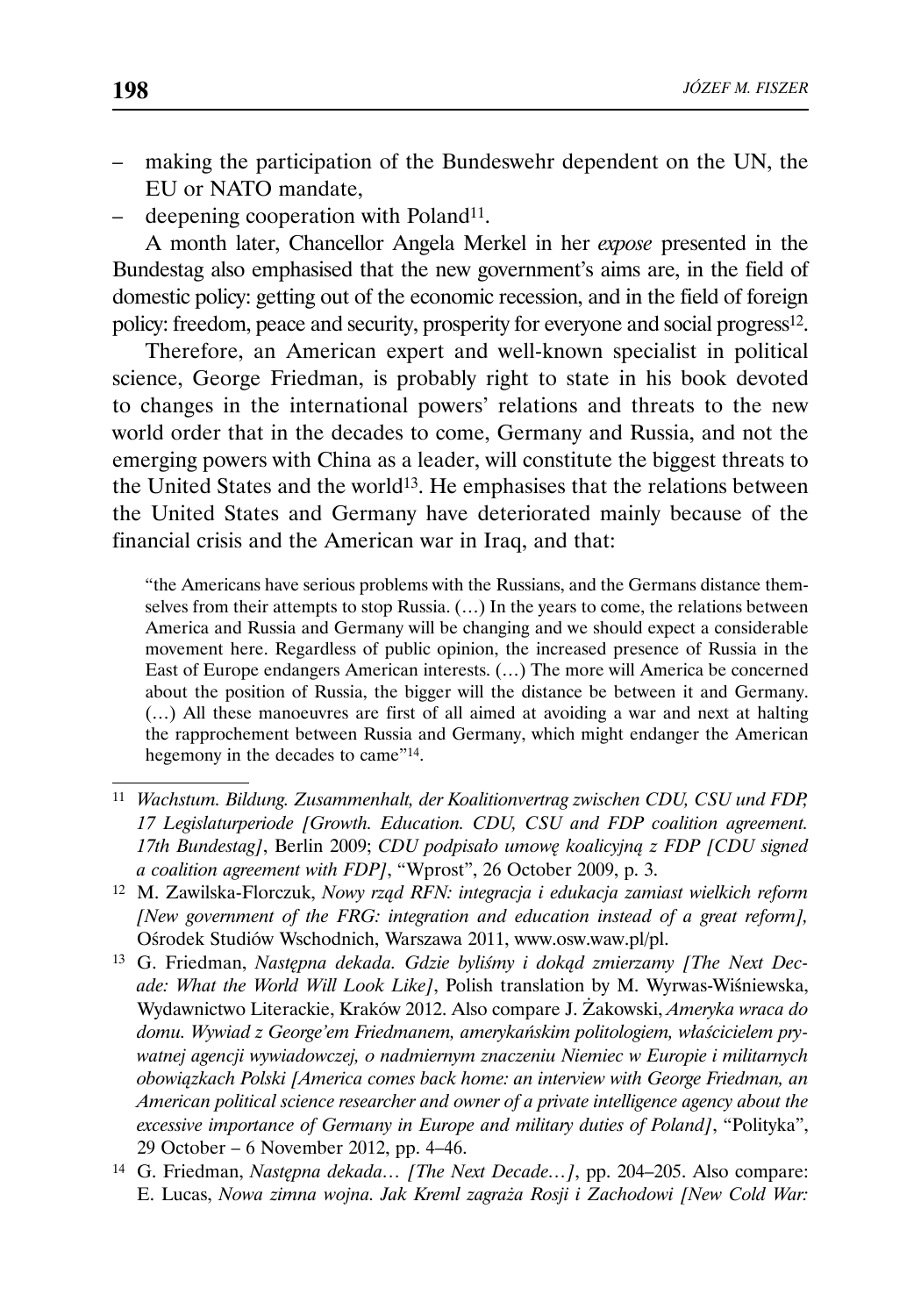Today, not only the political and economic relations between Germany and Russia are becoming closer, but also the perception and image of Russia in Germany and of Germany in Russia are changing. Negative stereotypes of Russia and the Russians were very popular with the German community. They had been shaped for ages and strengthened by the propaganda of the Cold War period. After the German reunification, in the 1990s, the media in Germany depicted Russia as a country sinking in chaos and poverty, and after Vladimir Putin came to power, he was accused of authoritarian inclinations and imperial ambitions. The anti-Russian campaign escalated after the outbreak of the Russian-Georgian war in 2008, when the media in the FRG supported the Georgian version of the conflict. On the other hand, the image of Germany among the Russians is positive. Unlike the United States, which the majority of the Russians traditionally perceive as a political and economic adversary, the FRG is presented in the Russian media as a model of a friendly and reliable economic partner15.

For years, Russia has been trying to use the weakened hegemony of the United States in the world in order to strengthen its own geostrategic position in the new international order. It is trying to push the United States and NATO away from the Russian border and the post-Soviet region. It is against NATO enlargement and its troops deployment in its former satellites' territory. Its strategic aim is also to weaken the transatlantic links. Russia considers NATO to be a weak organisation, which overestimates its possibilities. It accuses NATO of wicked aims and striving for political and military domination over the world. The factors that influenced the cooling of the NATO's relations with Russia were, inter alia, the already mentioned

\* \* \*

*Putin's Russia and the Threat to the West]*, Polish translation by J. Stawski, Dom Wydawniczy REBIS, Poznań 2008; C. Ochmann, *Przyszłość Partnerstwa Wschodniego z niemieckiej perspektywy [Future of Eastern Partnership from German perspective]*, "Biuletyn Niemiecki" 2010, no. 6; S. Żerko, *Niemiecka polityka wobec Rosji: kontynuacja mimo wszystko [German policy towards Russia: continuation in spite of everything]*, "Biuletyn Instytutu Zachodniego" 2012, no. 104; A. Drzewicki, *Współczesny wymiar stosunków niemiecko-rosyjskich [Contemporary dimension of German-Russian relations]*, "Biuletyn Niemiecki" 2012, no. 26.

<sup>15</sup> G. Gromadzki, J. Kucharczyk, *Ludzie – Historia – Polityka. Polska i Niemcy w oczach Rosjan [People – History – Politics: Poland and Germany in the eyes of the Russians]*, Instytut Spraw Publicznych, 2012, http://fwpn.org.pl (accessed: 3 February 2013); G. Kuczyński, *Strategia Rosji wobec Zachodu [Russia's strategy towards the West]*, "Bezpieczeństwo Narodowe" 2009, no. 9–10.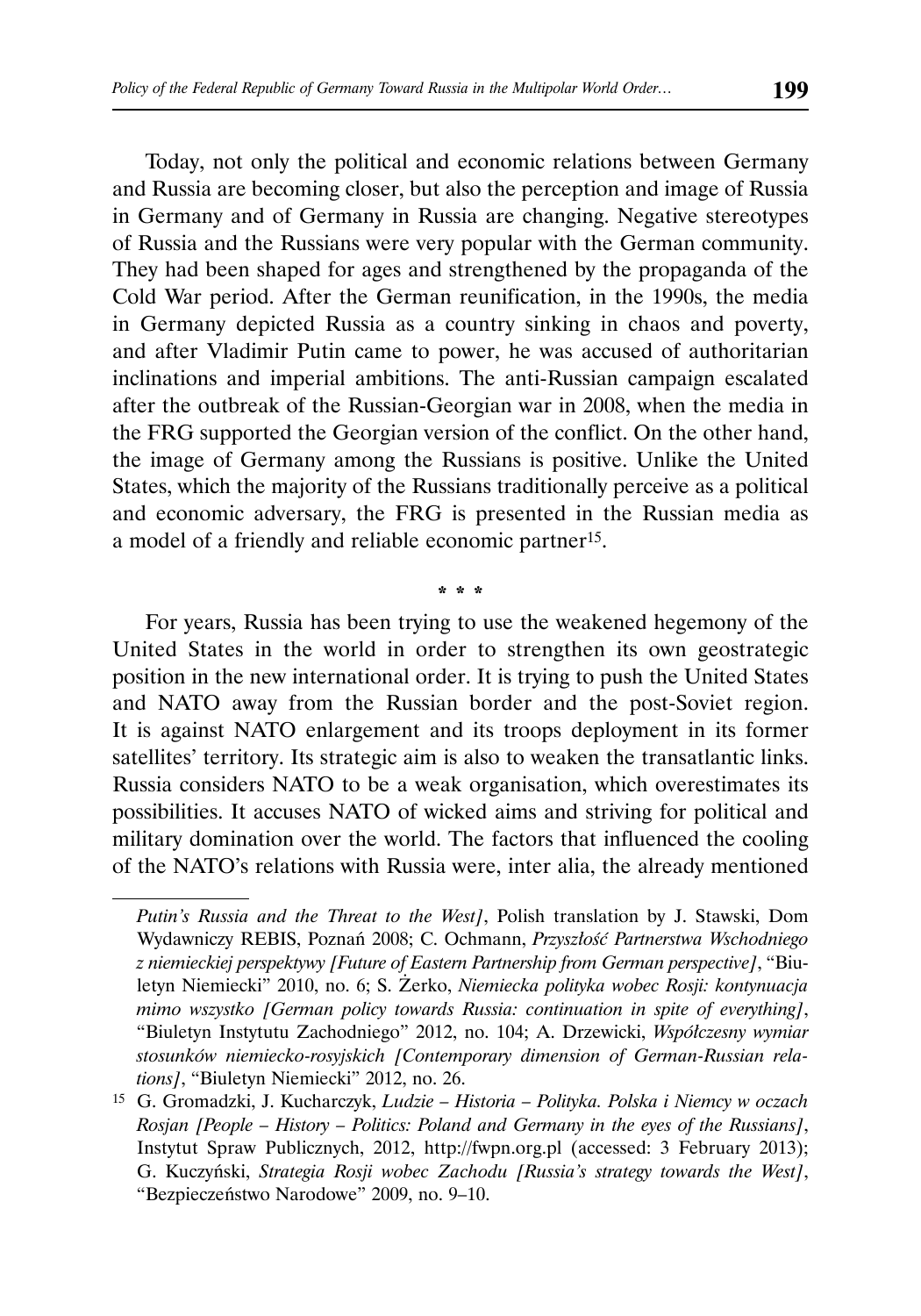Russian-Georgian war in August 200816 and then the Russian-Ukrainian war17. As Ronald D. Asmus writes:

"The Russian-Georgian war of August 2008 was a little war that shook the world. Its outbreak shocked the western states immersed in cheerful satisfaction as they were convinced that wars in Europe were a matter of the past. (…) The war questioned the relations between the West and Russia – the state, which many politicians regarded as difficult to cooperate with but few assessed as able to launch a military offensive against one of its neighbours. But what is probably most important, the above-mentioned war violated the very basic principles of the new security policy in Europe, and a big question mark hung over its future. As a result, the small war shook the foundation of the belief that democracy and the spirit of mutual cooperation won an ultimate victory in Europe after the iron curtain had fallen down, and thinking in geopolitical categories of the spheres of influence leading to conflicts and bloodshed was mothballed"18.

The new NATO strategy adopted in Lisbon on 19 November 2010 was to ultimately end the post-Cold War epoch and show the Europeans and Americans that the Treaty was still necessary. It was not only to stop its erosion but also strengthen its position in the new international order coming into being. After the collapse of the Soviet Union, an identity crisis started within the Alliance and disputes over what to do with NATO accompanied it. The countries of the former Soviet block, inter alia Poland, still wanted it to be a strong defender against Moscow, but Western Europe did not notice any threat of aggression on the Old Continent. On the other hand, the Americans strove for changing NATO into a tool for supporting wars outside the Treaty territory – such as in Afghanistan and Iraq. In addition, there was a lack of a uniform opinion on how strong American defence guarantees Europe needs and how NATO and American troops deployed in Europe are to strengthen them. This was accompanied by fears that the Alliance might gradually change into a toothless intergovernmental organisation similar to the OSCE, and America will cooperate with allies volunteering from outside the Treaty. This was the character of George W. Bush administration's plans of missile defence system in Poland and the Czech Republic criticised by many

<sup>16</sup> For more on the topic see: R.D. Asmus, *Mała wojna, która wstrząsnęła światem. Gruzja, Rosja i przyszłość Zachodu [A Little War That Shook the World: Georgia, Russia, and the Future of the World]*, Polish translation by J. Tokarski, Fundacja Res Publica im. Henryka Rzeczkowskiego, Warszawa 2010; G. Kuczyński, *Strategia Rosji… [Russia's strategy…]*, p. 157.

<sup>17</sup> J.M. Fiszer, *Zadania i cele polityki zagranicznej Władimira Putina [Tasks and aims of Vladimir Putin's foreign policy]*, "Myśl Ekonomiczna i Polityczna" 2016, no. 1(52), pp. 167–201.

<sup>18</sup> R.D. Asmus, *Mała wojna… [A Little War…]*, p. 373.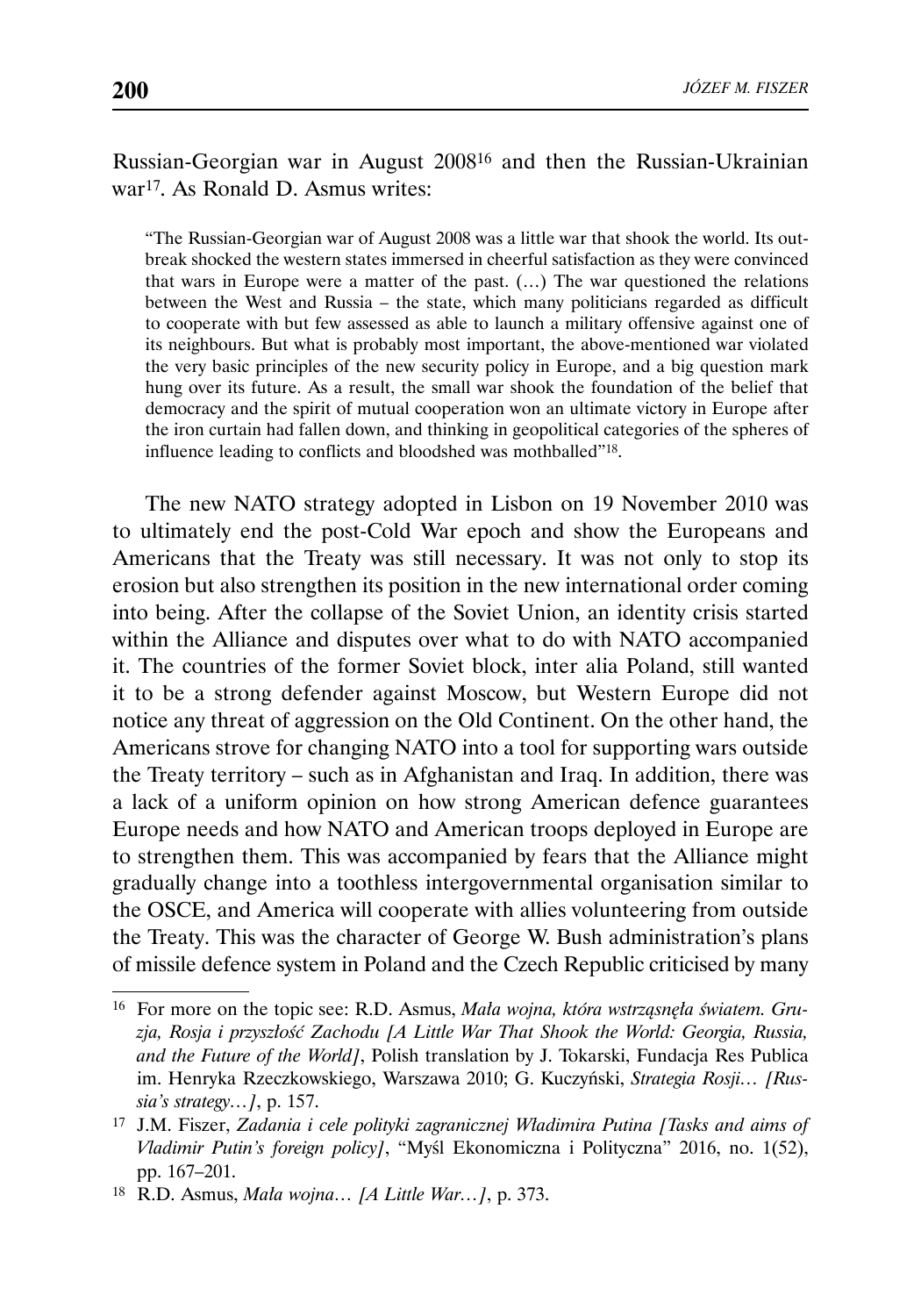western countries and Russia. The summit in Lisbon and the then adopted strategy of the Alliance were to strengthen the Euro-Atlantic system and prepare it for the fight against such new threats as cyber-war or international terrorism. Barack Obama, who was present at the NATO summit in Lisbon, emphasised that for America, political and military relations with Europe are of key importance. One of the main aims of the Lisbon summit was also an attempt to work out new rules of cooperation with Russia, which was also the subject matter of the NATO Council and Russia meeting, in which the then President Dmitry Medvedev participated. Unfortunately, the aim has not been achieved because Russia has not officially withdrawn accusation that the planned missile defence system might weaken its defence potential19.

It is worth mentioning that the Americans still have in their possession the biggest military potential in the world, and their military spending in 2011 exceeded \$700 billion. It was five times more than the spending in China, which is second in this respect. Russia (which spent \$64 billion) and Germany (which spent \$43 billion) were among the ten states in the world that had the biggest spending for military purposes in 2011. The situation was similar in 2012 and in the following years. In addition, Vladimir Putin announced that in the next ten years Russia would spend as much as \$770 billion for the modernisation of the army, and today he emphasises that Russia is getting armed and will. There will be no withdrawal from the plan20. He is aware that the public see the Russian army as a pillar of the state's power and a foundation of the state's authority, *de facto* his rule, which is more and authoritarian21.

<sup>19</sup> T. Bielecki, *NATO na początku XXI wieku [NATO at the beginning of the 21st century]*, "Gazeta Wyborcza", 19 November 2010, p. 10; *Active Engagement, Moderne Demence…*, pp. 17–31; K. Żukrowska (ed.), *Bezpieczeństwo Międzynarodowe [International security]*, Ius At Tax, Warszawa 2011.

<sup>20</sup> Nakłady na zbrojenia opracowane przez Szwedzki Instytut Badań nad Pokojem [Spending on armament developed by the Stockholm International Peace Research Institute] (SIPRI): www.sipri.org. 2011 and 2012, also: U. Beck, *Das deutsche Europa [German Europe]*, Suhrkamp, Berlin 2013 published in Polish: U. Beck, *Niemiecka Europa. Nowe krajobrazy władzy pod znakiem kryzysu [German Europe: New landscapes of power in crisis]*, Polish translation by R. Formuszewicz, Wydawnictwo Naukowe PWN, Warszawa 2013; A. Ścios, *Rosja – imperium czy potęga mitu [Russia – an empire or the power of a myth]*, 21 March 2013, http://bezdekkretu.blogspot.com/2013/03/-rosja – imperium czy potęga mitu-html

<sup>21</sup> A. Politkowskaya, *Rosja Putina [Putin's Russia]*, Polish translation by T. Korecki, Wydawnictwo Studio Emka, Warszawa 2005, p. 39; J. Topolski, *Siła militarna w poli-*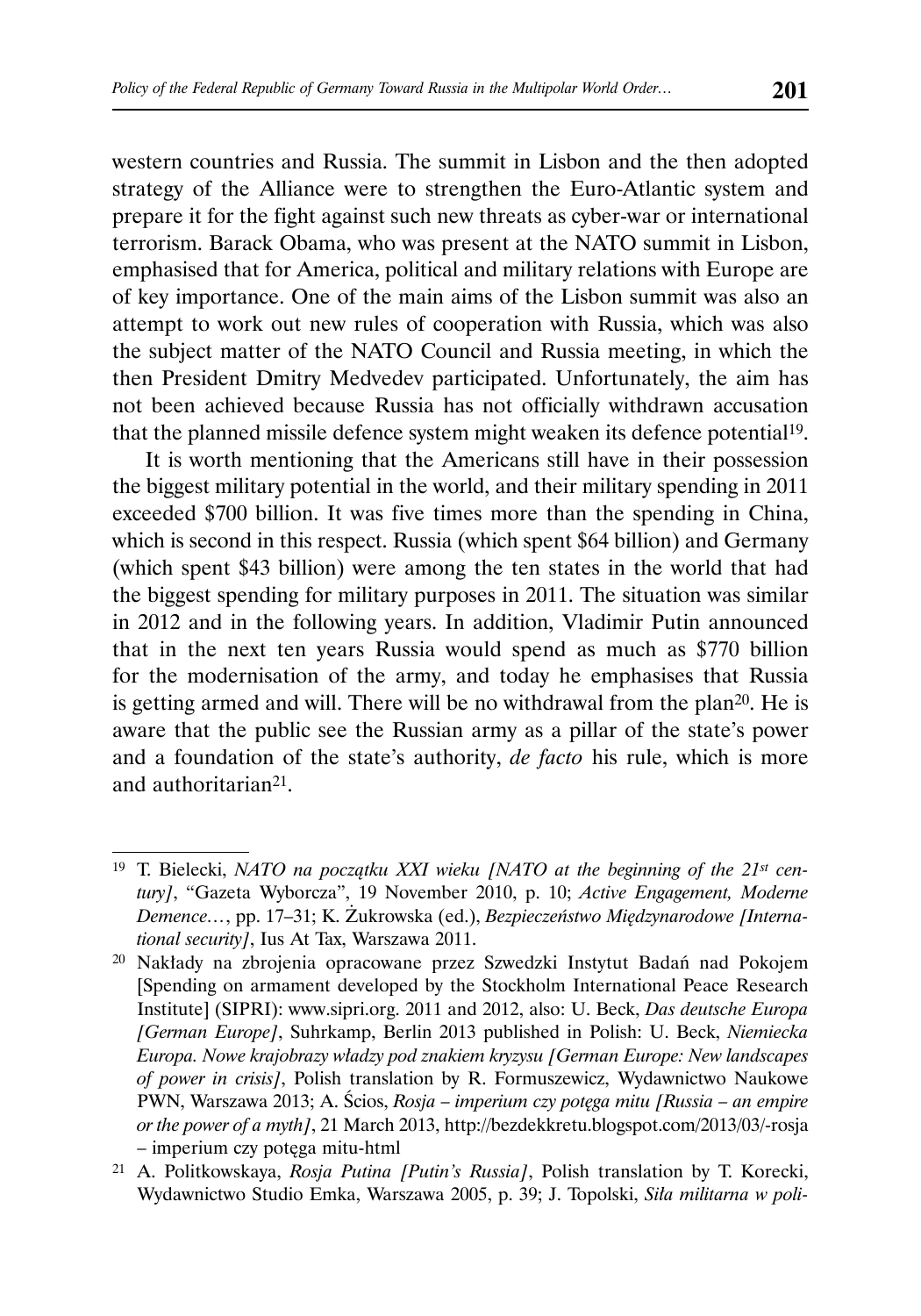Vladimir Putin also re-established the power of the security service and expands control over many fields of social life step by step. During his third term, he must authenticate his victory and regain the masses' support. That is why, in order to regain social mandate, Putin creates himself the nation's leader. He focuses his efforts on the supporters of strong-arm rule, and his power unites the society. At the same time, he consistently strives to strengthen the position of Russia as a world superpower on the international arena. He canvasses influence in Europe, Asia, Middle East and Latin America22. More and more often, he emphasises the fact that Russia has nuclear weapons and declares readiness to use them in case other measures to ensure the state's security are exhausted. On his demand, the State Duma of the Russian Federation amended the Act on defence on 23 October 2009 and extended president's competences to use armed forces abroad. Moreover, the doctrine of nuclear deterrence has become the key element of the Russian defence policy indispensible for maintaining the status of a state power balancing the weakness of conventional forces. Because of that, the issue of maintaining and improving the nuclear potential of Russia was given the highest priority<sup>23</sup>. This bears witness to the statement that Putin accepts the possibility of using military power as an essential tool of implementing Russia's foreign policy, especially within the boundaries of the former Soviet Union24.

President Vladimir Putin practically implements what is laid down in the new "Russian Federation's National Security Strategy until 2020", signed by President Dmitry Medvedev on 12 May 2009, which substituted for the

*tyce zagranicznej Federacji Rosyjskiej [Military power in the Russian Federation's foreign policy]*, Wydawnictwo Uniwersytetu Marii Curie-Skłodowskiej, Lublin 2004.

<sup>22</sup> S. Bieleń, *Polityka zagraniczna Rosji [Russia's foreign policy]*, Wydawnictwo Difin, Warszawa 2008, pp. 19–21; M. Raś, *Ewolucja polityki zagranicznej Rosji wobec Stanów Zjednoczonych i Europy Zachodniej w latach 1991–2001 [Evolution of Russia's foreign policy towards the United States and Western Europe in the period 1991–2001]*, Wydawnictwo Uniwersytetu Warszawskiego, Warszawa 2005, pp. 157–158; B. Skulska, *Bezpieczeństwo międzynarodowe w regionie Azji i Pacyfiku [International security in the region of Asia and the Pacific]*, Wydawnictwo Uniwersytetu Ekonomicznego we Wrocławiu, Wrocław 2010, p. 68.

<sup>23</sup> M. de Haas, *Medvedev's Security Policy: A Provisional Assessment*, "Russian Analytical Digest" 2009, no. 62, pp. 4–9.

<sup>24</sup> A. Jaroszewicz, *Konsekwencje wojny w Gruzji dla stosunków Rosji z państwami obszaru WNP [Consequences of the war in Georgia for Russia's relations with the CIS states]*, "Tydzień na Wschodzie", 19 August 2008, p. 1; T. Olszański, *Duma zwiększyła uprawnienia prezydenta do użycia wojska za granicą [The Duma strengthened the presidential power to use troops abroad]*, "Tydzień na Wschodzie", 28 October 2009, p. 4.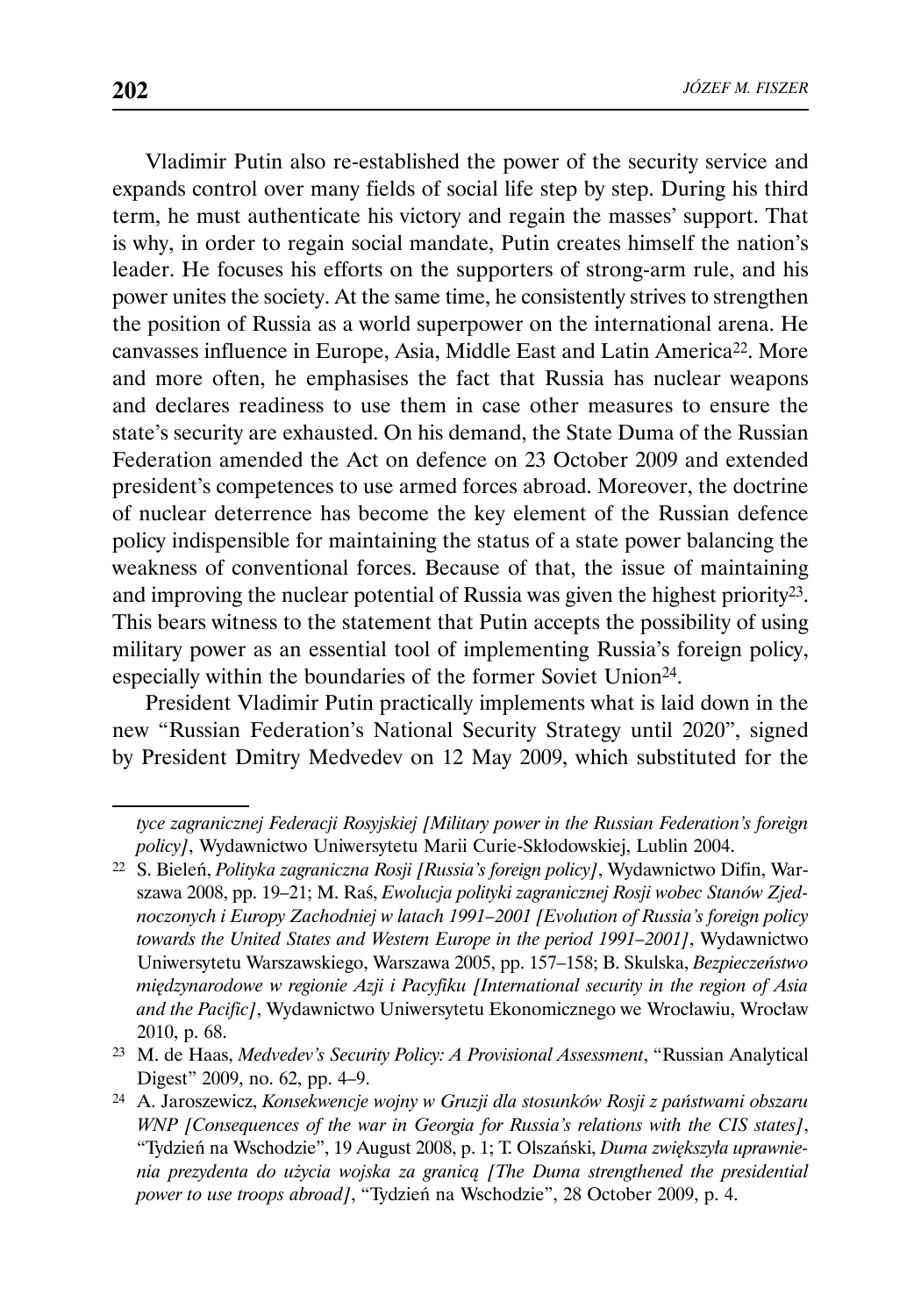former conception of national security of Russia until 2000. The document emphasises that Russia's national security defence capacity mainly depends on the country's economic potential. However, what drew the attention of the international community was a statement that approves of the possible use of force in order to obtain access to natural raw materials resources. As Piotr Żochowski rightly notices:

"Despite the appearance of a methodologically organised document, the text of the strategy is not coherent and tries to incorporate all the fields of political, social and economic life of the Russian Federation in the security context. It is a description of the Russian power elites' experience, expectations and ambitions rather than a document constituting a security policy. Unlike the former Conception of 2000, which focused on Russia's foreign policy, the new strategy emphasises a domestic security policy. The preservative sense and the language of "The Security Strategy" confirm that power elites nurture the vision of Russia as a superpower whose position depends on the results of the competition with the West. The document presents the division of the world into enemies and allies, where a dialogue with Russia may be successful only if the interests it declares are taken into account"25.

The strategy, which was to guarantee that Russia will return to the international arena and will have a status of a global player in the new multipolar world order, presents factors that have negative influence on international security, including, inter alia, the negative NATO and the United Sates policy and a possibility of an outbreak of a military conflict to obtain control over energy resources in Central Asia and the Arctic26. The discussed strategy also constituted a basis for the new "Conception of the Russian Federation's foreign policy", also adopted on Vladimir Putin's order on 12 February 201327.

<sup>25</sup> P. Żuchowski, *Nowa Strategia Bezpieczeństwa Narodowego Federacji Rosyjskiej [New Russian Federation's National Security Strategy]*, "Tydzień na Wschodzie", 20 May 2009, p. 1.

<sup>26</sup> A. Curanović, *Aktywność Federacji Rosyjskiej w regionie Arktyki w kontekście rywalizacji mocarstw [Russian Federation's activeness in the Arctic region in the context of superpowers rivalry]*, Instytut Europy Środkowo-Wschodniej, Lublin 2010, pp. 14–17; *Russia's New Arctic Strategy: The Foundation of Russian Federation Policy in the Arctic until 2020 and Beyond*, 18 September 2008, pp. 98–105; A. Cohen, *Russia in the Arctic: Challenges to U.S Energy and Geopolitics in the High North*, [in:] S.J. Blank (ed.), *Russia in the Arctic*, U.S Army War College Press, Carlisle 2011, p. 19.

<sup>27</sup> *Koncepcja polityki zagranicznej Rosji [Conception of Russia's foreign policy]*, Russian Federation's President's official website: www. www.kremlin.ru; D. Palikanow, *Rosja: nowa koncepcja polityki zagranicznej stawia na B. ZSRR [Russia: the new conception of foreign policy promotes the former USSR]*, "Kommiersant", 14 December 2012.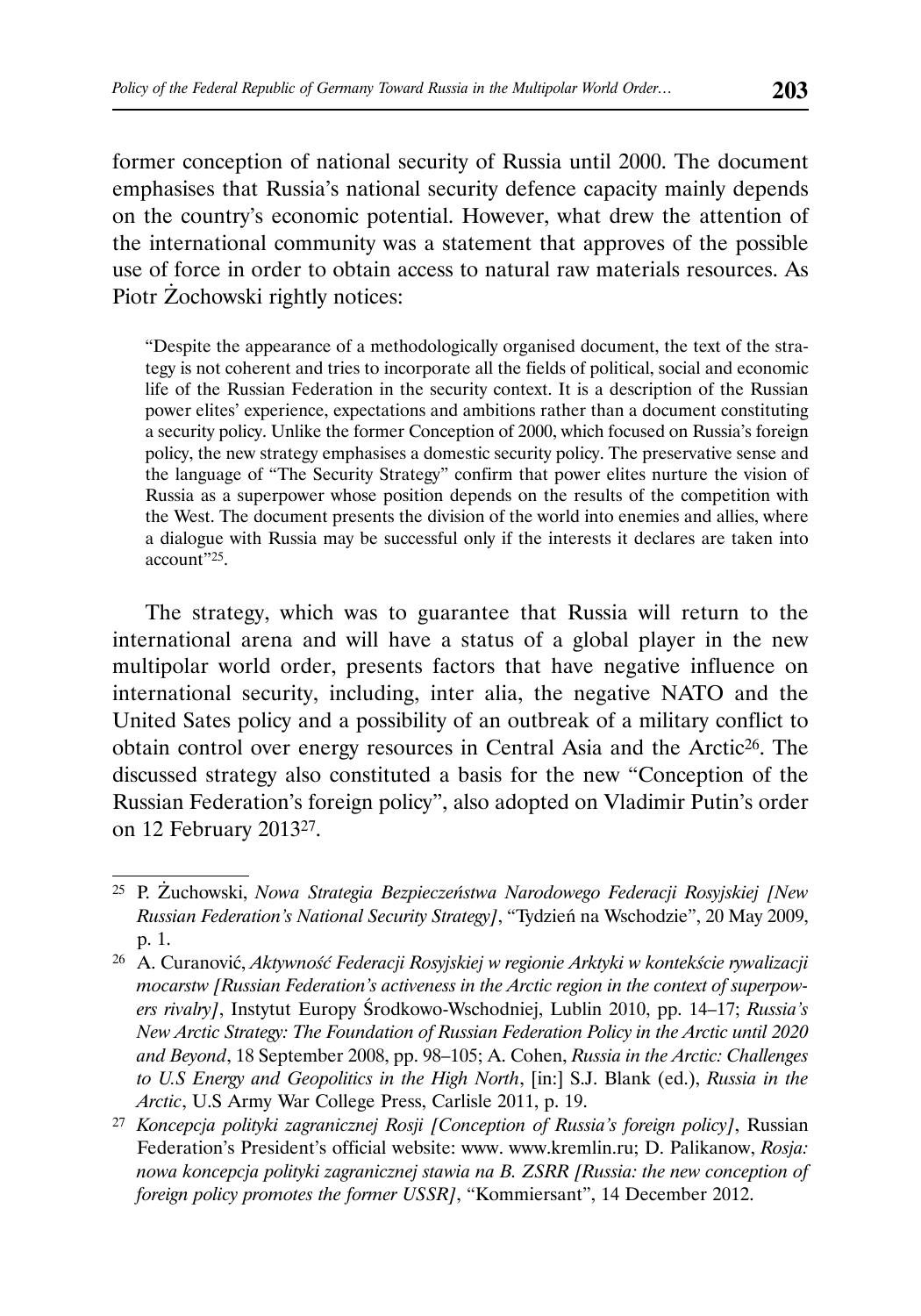Interestingly, President Putin emphasised that this new conception of Russia's foreign policy accentuates new forms and methods of foreign services' work, inter alia, economic diplomacy and soft power, i.e. the state's ability to find allies and gain influence in the world thanks to the attractiveness of the country's own culture, ideology and policy. And the Minister of Foreign Affairs, Sergey Lavrov, added that the new:

"conception of foreign policy formulated a clear and coherent system of opinions focused on solving more and more complex problems of the contemporary world"28.

According to Lavrov, in the period 2013–2015, Russia will be implementing its foreign policy in a multi-vector way and its main aim is to integrate the states in the post-Soviet area. Interestingly enough, the second priority of the conception of Russia's foreign policy is cooperation with the European Union, with which Russia wants to establish common market and cooperate for the benefit of international security, because today Russia as well as the whole western world face similar challenges and threats generated by radical Islamism and the growth of Asian powers. The document points at Germany, Italy, the Netherlands and France as Russia's most important EU partners, with whom Russia has strong cooperation links in the field of raw materials and energy. Next, the conception envisages cooperation with the United States, but the strategic partnership postulate disappeared and the main emphasis was placed on the development of economic cooperation, which should constitute a solid foundation for further Russian-American relations29.

What was presented above clearly indicates that the current weakening of the West's position constitutes favourable conditions for communication and cooperation with Russia. But the necessary requirements for that include: the recognition of the Russian 'specificity' in the sphere of values and noninterference into Russia's domestic policy, the coordination of activities for the benefit of international security following the principle of a 'concert of powers': Russia, the European Union and the United States, opening the European Union to Russian economic and social penetration (visas), the neutralisation of NATO and the recognition of the Russian sphere of influence within the territory of the Commonwealth of Independent States.

<sup>28</sup> S.W. Lavrov, *Filozofia polityki zagranicznej Rosji [Russia's foreign policy philosophy]*, "Mieżdunarodnaja Żyzn" 2013, no. 3, p. 13

<sup>29</sup> W. Radkiewicz, *Koncepcja polityki zagranicznej Federacji Rosyjskiej [Conception of the Russian Federation's foreign policy]*, "Tydzień na Wschodzie", 20 February 2013, pp. 1–3.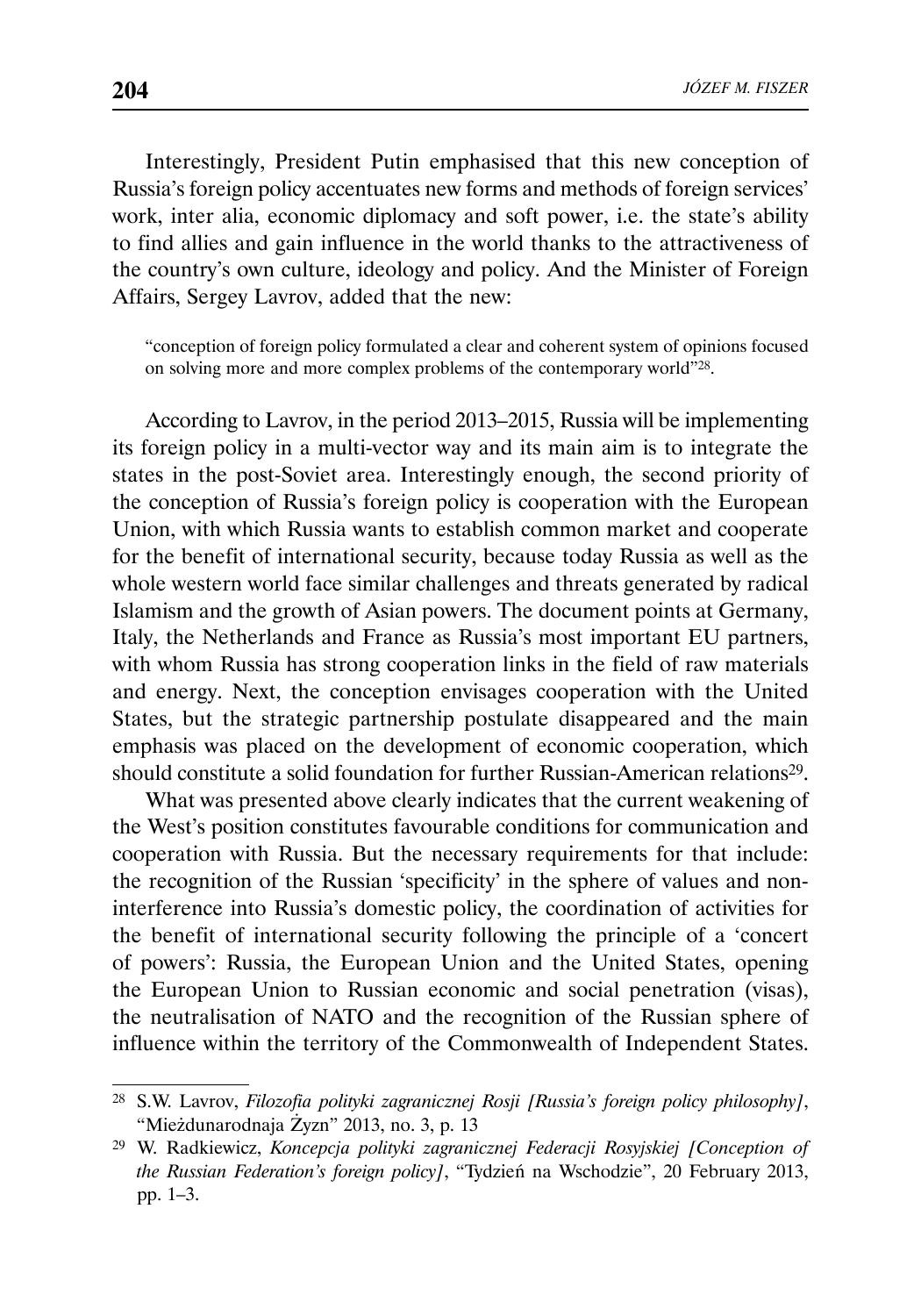*The Russian Federation's National Security Strategy until 2020*, which was discussed above, was modified on 1 July 2014 as a result of the Russian-Ukrainian war<sup>30</sup>. It reflects an assertive foreign policy implemented by Vladimir Putin that aims to regain the status of a world superpower by Russia and to maintain control over its sphere of influence, which is also connected with access to raw materials and their transit. In this context, Ukraine is an important strategic area placed in the sphere of Moscow's geopolitical influence given high priority.

\* \* \*

The years 2013–2014 and in particular the dramatic events in Ukraine, the Middle East and North Africa, the war in Syria, the formation of the Islamic State as well as the annexation of Crimea by Russia made Europe and the world realise that 'the end of history', i.e. the end of the history of the world dominated by ideological conflicts, in which people believed after the collapse of the Berlin wall, the collapse of communism in Europe, the German reunification and the collapse of the Soviet Union, was only an illusion31. The theories on the victory of the neoliberal form of democracy in the world propagated in the West have not come true. Triumphalism and hope for 'forever peace' have ended, and trust in gradual and unavoidable democratisation of successive states and societies have been substantially weakened. They have also shown low effectiveness of many states' foreign policy, inter alia Ukraine's policy consisting in 'balancing' between Russia and the European Union. In the light of the dramatic events in Kiev, Crimea and Donbas, as well as in Syria and Iraq, and after the terrorist attacks in Paris and Nice, many weaknesses of the European Union have become evident and its prestige in the world has diminished. Today, twelve years after the great Eastern enlargement of the EU, peace and security in Europe and the world are really endangered. The phenomena and processes that evoke fears include, in particular: undermining the reliability of disarmament agreements, including those concerning non-proliferation of weapons of mass destruction; maintaining power by authoritarian regimes and lingering of confrontational attitudes; non-compliance with international law, democratic standards, human rights and the rights of ethnic and religious minorities;

<sup>30</sup> K. Świder, *Kultura strategiczna Rosji w świetle rosyjskich koncepcji i strategii bezpieczeństwa narodowego [Russia's strategic culture in the light of Russian national security conceptions and strategies]*, "Studia Polityczne" 2016, no. 2(42), pp. 24–25.

<sup>31</sup> F. Fukuyama, *Koniec historii [The End of History]*, Polish translation by T. Bieroń, M. Wichrowski, Wydawnictwo Zysk i S-ka, Poznań 1996.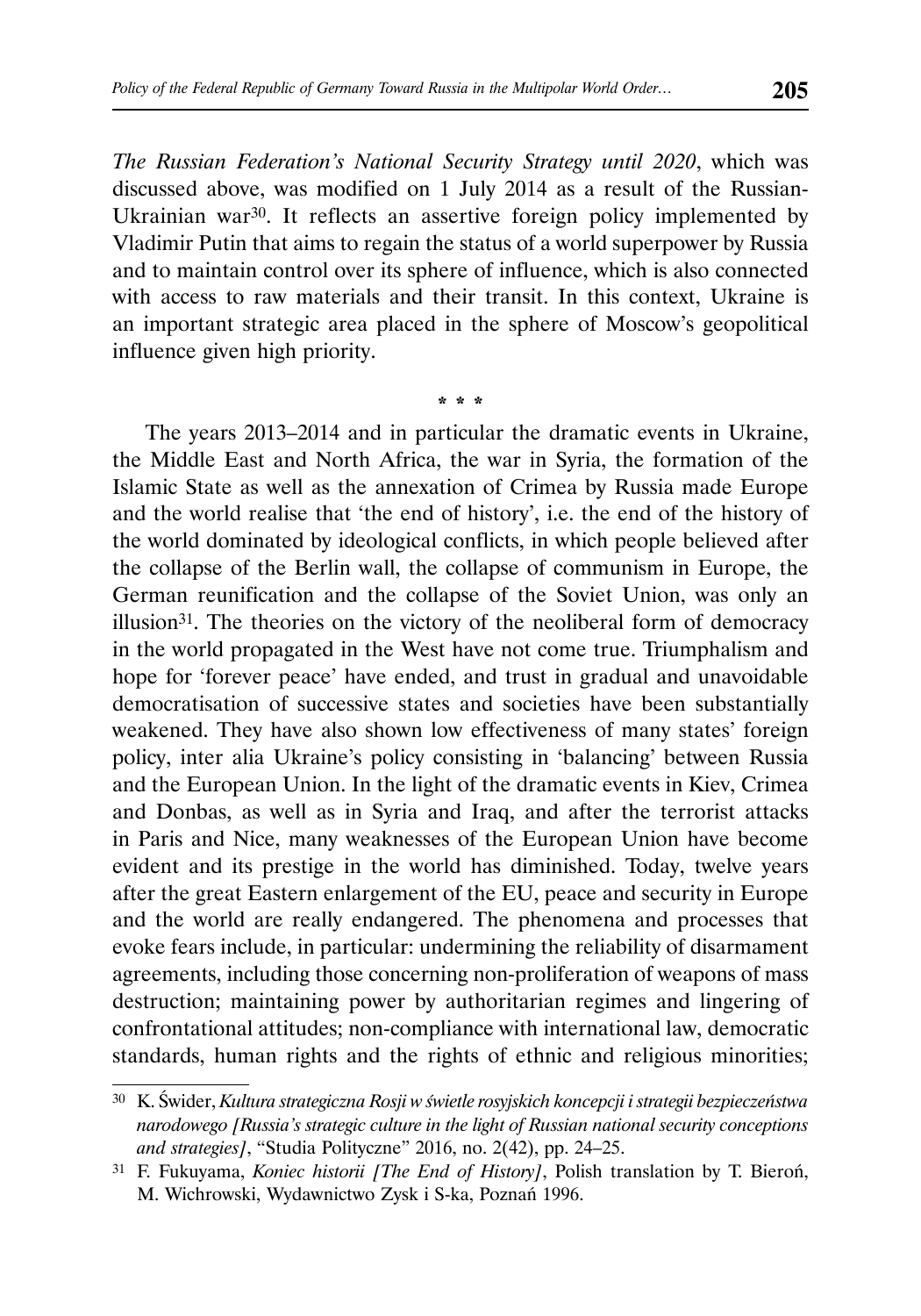escalating international terrorism and organised crime. Pope Francis also expressed that in July 2016 saying:

"The world has lost peace. The best word to describe what is happening in the world is the word 'war'. Do not be afraid to say that truth – the world is in the state of war"32.

Despite many problems and threats, however, the world slowly evolves in a multipolar and multi-civilizational direction, but the way to that new world order is still very long. But what raises concern is the fact that the role of the EU and the West in general on the international arena is getting less important. The West is losing its economic, political, demographic and moral foundations and, as a result, it stops being a model of development for the world. Social and organisational movements and political parties that are against European integration processes are becoming more and more active in Europe today. There are movements and parties representing such directions of political thought as socialism, anarchism and nationalism among them. The latest one has become the subject matter of lively political debates among the politicians representing mainstream parties. It has also become an element of programmes of populist organisations. Nationalism has also become the basis of political parties' manifestos, which set directions of anti-EU political thought and their postulates often gain approval of the electorate disappointed with the integration policy33.

Despite many problems, the European Union still has the potential to become an active entity in the Euro-Atlantic system and the new world order. It must, however, gradually deepen, widen and improve its political and economic system (maybe in the direction towards federalism) in order to become a global player from the geo-economic as well as geopolitical point of view.

Unfortunately, it is clear that the West, after the financial-economic crisis of 2008–2013 and diplomatic prestige failures, and in case of the United States also military ones (in Iraq, Afghanistan and Syria), lost its way. Unable to find it in the face of currently occurring changes in the world order and remaining on the defensive against the BRIC countries, has chosen Russia as its rival and is trying to push it to the periphery of global politics. At the same time,

<sup>32</sup> O. Szpunar, A. Gurgul, P. Figurski, *Franciszek w Krakowie [Francis in Cracow]*, "Gazeta Wyborcza", 28 July 2016, p. 3.

<sup>33</sup> M. Kosman, P. Malendowicz, *Głos polskich i niemieckich nacjonalistów w debacie na temat integracji europejskiej [The voice of Polish and German nationalists in the debate on the European integration]*, "Rocznik Integracji Europejskiej" 2015, no. 9, p. 215.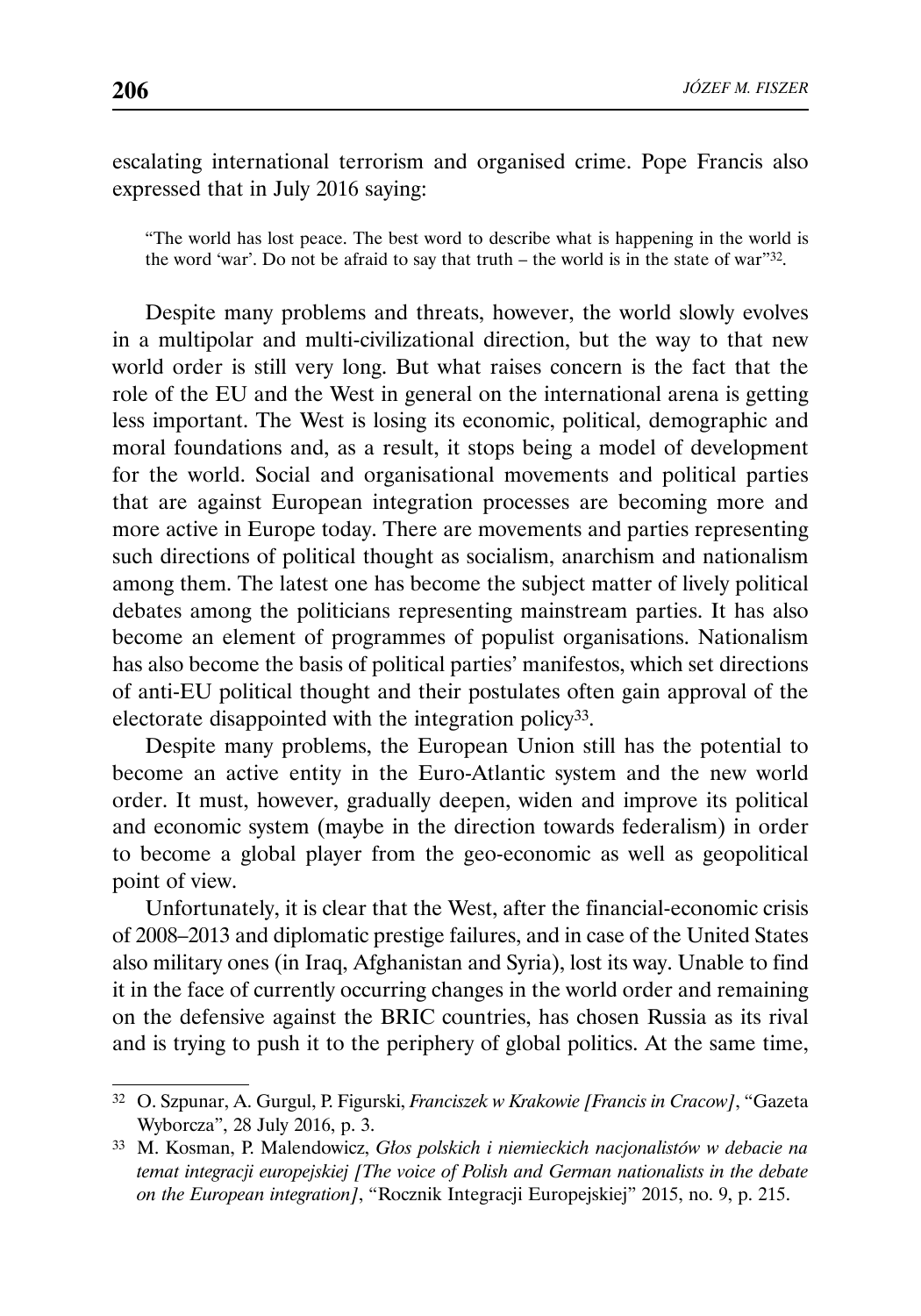Russia under Vladimir Putin's rule is becoming stronger and takes active part in global games, which is reflected today in its military operations in Ukraine and Syria. Simultaneously, Russia is threatening with nuclear weapons and demands that the sanctions imposed on it for the war with Ukraine are lifted. It also demands compensation for the loss resulting from the sanctions as well as its own countersanctions, which closed its market for the products form the countries that had imposed restrictions on Russia. Vladimir Putin is simply seeking another conflict that would muster the nation's support for him and show the Russians that this is their country that dictates its will to the world. That is why, in spite of everything, it is necessary to talk to Russia and not isolate it on the international arena as it makes it undertake aggressive action, of which the war with Ukraine is the best example and which can lead to a new cold war in international relations or even the third world war34.

At the same time, it is necessary to do everything to make NATO and the EU active entities on the international arena and help them play a significant role in the development of a new international order, in which Europe and the United States should be its main pillars. To achieve that, unity and cooperation of all member states of the European Union and NATO, especially the FRG and France, is necessary. Further cooperation between the EU and the United States as well as between the EU and NATO is also necessary. If it is not intensified, the Euro-Atlantic system will lose its importance and will stop being a guarantor of security in the West. In the face of the bankruptcy of the EU's eastern policy, it is necessary to work out a new form of cooperation and the EU and NATO's policy towards Russia and adopt a new and far-sighted transatlantic strategy towards this country35.

The West, i.e. the United States, NATO and the European Union, does not want to tease Russia, which is the greatest aggressor and has violated all norms of international law, and *de facto* leaves Ukraine alone, at the mercy of Vladimir Putin, who is trying to dismantle the post-Cold War order, which is very unjust from Russia's point of view because it pushes it away onto

<sup>34</sup> R. Zięba, *Międzynarodowe implikacje kryzysu ukraińskiego [International implications of the Ukrainian crisis]*, "Stosunki Międzynarodowe – International Relations" 2014, vol. 50, no. 2, pp. 39–40. Also: R. Kuźniar, *Europa i porządek międzynarodowy [Europe and international order]*, [in:] *ibidem*, pp. 41–56; B. Góralczyk (ed.), *Unia Europejska jako aktor na scenie globalnej. Razem czy osobno? [The European Union as an actor on the global stage: Together or alone?]*, Centrum Europejskie Uniwersytetu Warszawskiego, Warszawa 2014.

<sup>35</sup> A. Krzemiński, *Niemcy na huśtawce [Germany on the wing]*, "Polityka", 30 July – 5 August 2014, pp. 43–45.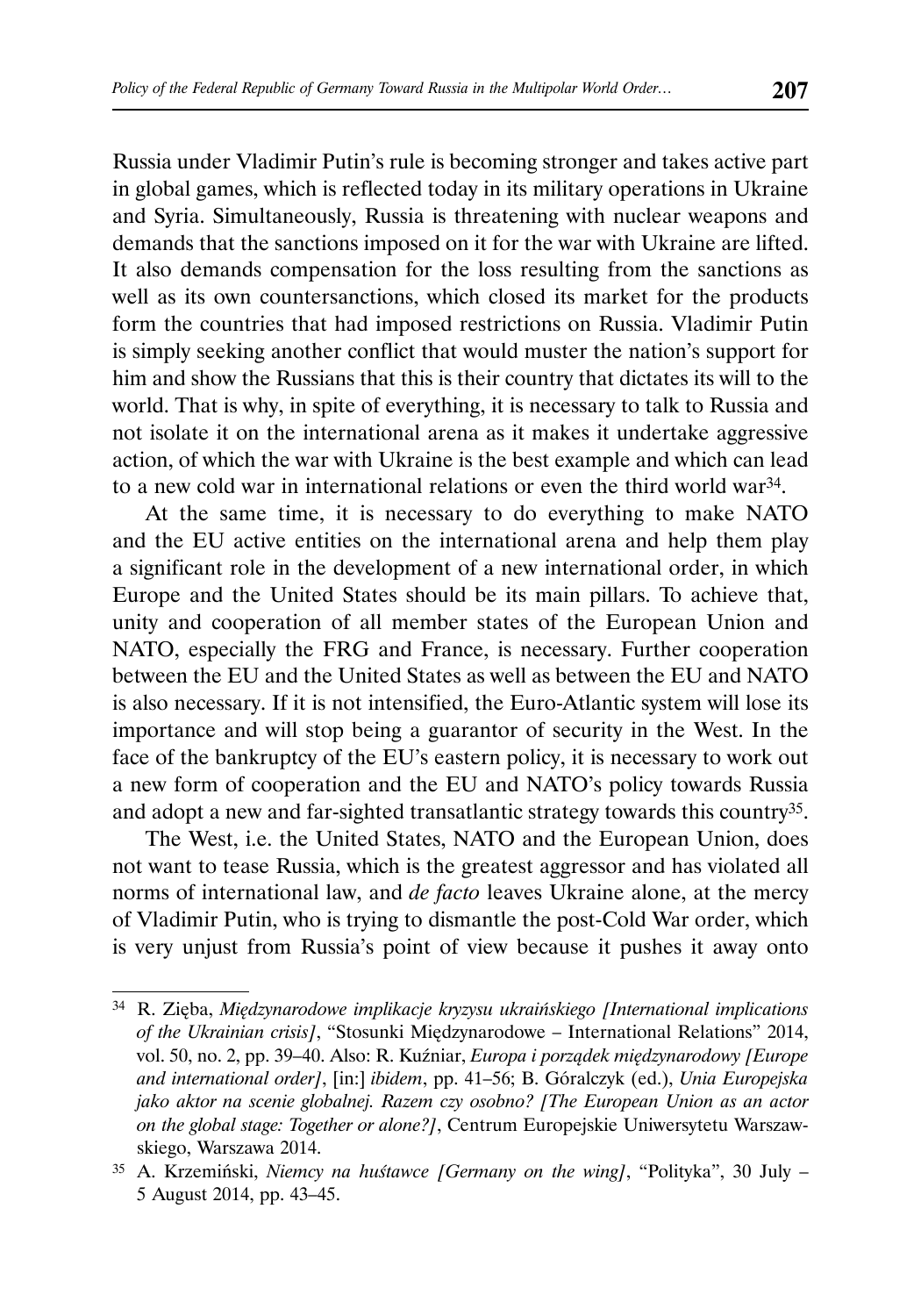a position of a regional power. The PRC, which formally is for a peaceful multipolar and multi-civilisation world order, also demonstrated a very strange, ambivalent attitude towards the Russian-Ukrainian war. In practice, however, international conflicts that weaken the West or Russia help China strengthen its position on the international arena. And this is Ukraine, which is to play an important role in Vladimir Putin's plans to re-establish Russia's position as the world superpower36.

The above warnings finally resulted in the awakening of NATO, which at the Warsaw summit in summer 2016 decided to deploy four battalions on the eastern flank and entered an agreement with the European Union, in which the two organisations committed themselves to coordinating military exercises to defend against hybrid attacks and to developing rules of cooperation in case of such crises. The President of the United Stattes emphasised during the summit that he was implementing his promises of 4 June 2014. Namely, after the Russian aggression against Ukraine, when making a speech in Warsaw on 4 June 2014, he said that Poland and the Baltic States would never be alone. Then, for the first time, some contingents of the US Army (at the beginning, an airborne company) and other NATO states were allocated in Poland and the Baltic States. Now, a decision has been taken on "permanent rotation presence" of four battalion groups (of 1,000 soldiers each) in Poland, Lithuania, Latvia and Estonia until 2017. Moreover, it was also announced that an armoured brigade would be deployed on the eastern flank of NATO, and its command would be based in Poland. These decisions certainly are increasing the security of Europe, which is endangered by Russia's imperial attempts37.

<sup>36</sup> J.M. Fiszer, *Geopolityczne i geoekonomiczne aspekty europeizacji Ukrainy i jej perspektywy [Geopolitical and geo-economic aspects of Europeanisation of Ukraine ad its prospects]*, [in:] J. Tymanowski. J. Karwacka, J. Bryl (ed.), *Procesy europeizacji Ukrainy w wybranych obszarach [Processes of Ukraine Europeanization in selected areas]*, BHZ "Nacjonalnaja Akademia Uprawlenija", Kijów–Warszawa 2016, pp. 15–39; R. Kuźniar, *Ukraine – Europe's hic Rhodus, hic salta*, [in:] B.J. Góralczyk (ed.), *European Union on the Global Scene: United or Irrelevant?*, Centre for Europe, University of Warsaw 2015, pp. 63–85; K. Świder, *Rosyjska świadomość geopolityczna a Ukrainai i Białoruś po rozpadzie Związku Radzieckiego [Russian geopolitical conscience versus Ukraine and Belarus after the collapse of the Soviet Union]*, Instytut Studiów Politycznych PAN, Warszawa 2015, pp. 181–249.

<sup>37</sup> P. Wroński, *Rosja już mniej groźna. Przebudzenie NATO [Russia is less dangerous now. NATO's awakening]*, "Gazeta Wyborcza", 11 July 2016, p. 1; T. Bielecki, M. Zawadzki, *Unia i NATO postanowiły się wzmocnić [EU and NATO decided to strengthen]*, "Gazeta Wyborcza", 9–10 July 2016, p. 3.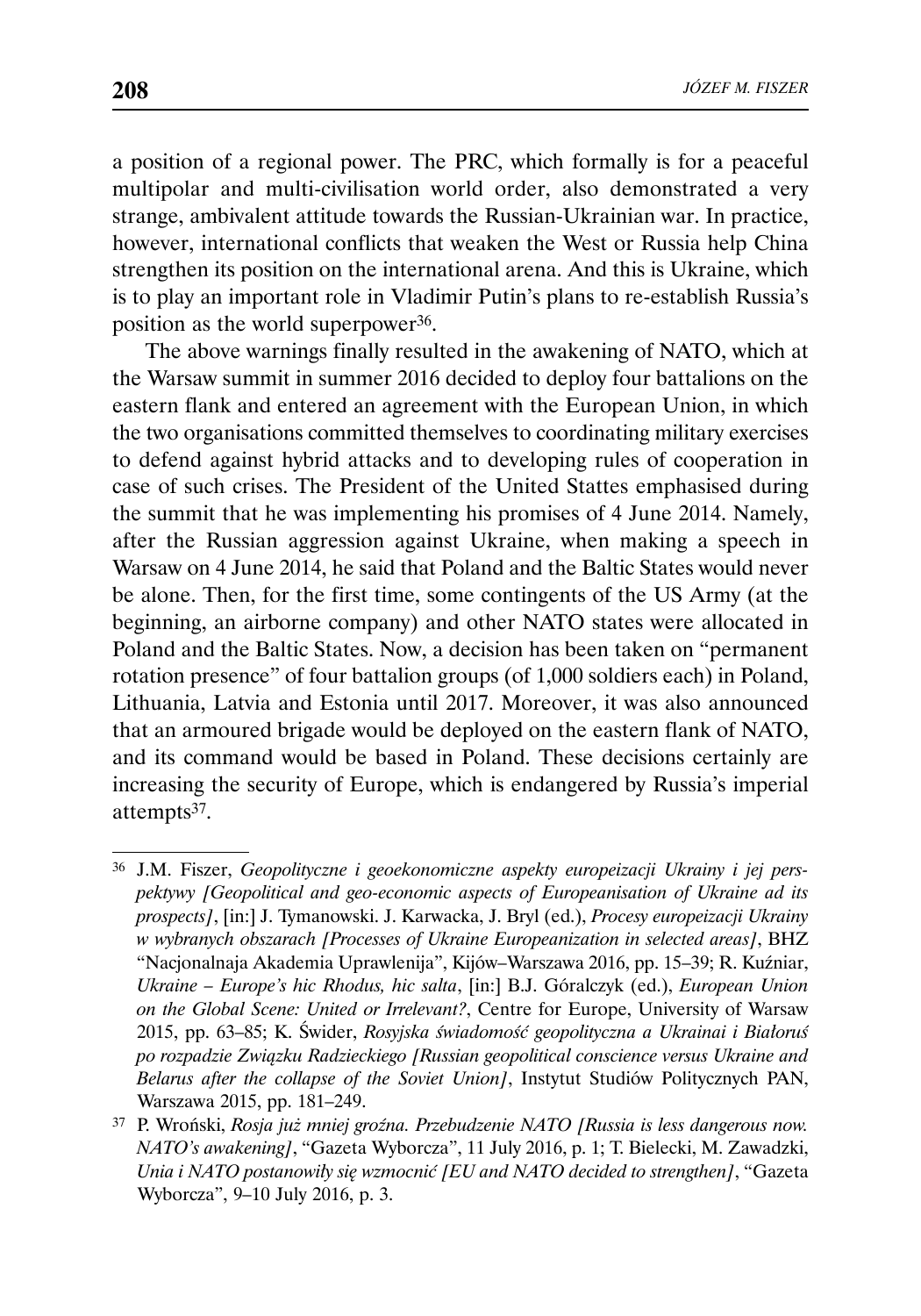#### \* \* \*

Russia has been experiencing a recession for two years now: 2015 ended with a negative balance (–3.7%) and in 2015 the GDP was expected to decrease by another 1.3%. Moreover, active but very expensive Russia's involvement in military conflicts in Ukraine (Donbas) and in Syria have been diverting attention from the necessary reforms and modernisation, also outside the army, which is the pillar of Vladimir Putin's rule. The Russian Federation is not in possession of modern industry and its economy is based on trade (sale) in raw materials, especially oil and gas, which generates 52% of the budget revenues and accounts for 70% of the country's export. The economy is anachronistic and, what is more, its budget and the citizens' income are shrinking. According to the international Monetary Fund, as a result of the western sanctions imposed two years ago (in 2014) and its own reaction to them, Russian economy annually loses ca. 1.5% of the GDP. Moreover, the Kremlin must prepare the economy for the approaching end of oil and gas era. According to estimations, only 15 years are left until the exhaustion of the profitable resources. Herman Gref, the President of Sbierbank and former Minister of Economy, presented a similar forecast. In his opinion, Russia will run out of the so-called mono-products, i.e. oil and gas, in the period 2028–203238.

For years, Vladimir Putin has been announcing the modernisation of Russia, including a departure from the economy based on energy raw materials, but little has been done in this area so far. In the meantime, the situation in Russia is getting worse day by day. The Russians are suffering the economic crisis. According to the latest poll conducted by an independent polling organisation, the Levada Center, as many as 80% of the Russians suffer the worsening economic situation in the country. Most of them believe that the crisis in Russia will continue for at least a few years. Only 5% of the respondents have not noticed the price increase. The rest say that prices of different goods and serviced have increased by  $15-100\%$  over the last years<sup>39</sup>.

The war with Ukraine and participation in the civil war in Syria led Russia to the brink of economic collapse. Putin, apart from Syria's President Bashar al-Assad, has already lost most of his influential allies. In Europe, except for Belgrade and Budapest, nobody maintains close contact with him. Even China treats Russia purely pragmatically and stays in closer contact with

<sup>38</sup> *Kończy się ropa naftowa w Rosji [Russia is running out of oil]*, "Rzeczpospolita", 5 October 2016, p. B 9.

<sup>39</sup> R. Szosy, *Sytuacja się pogarsza, ale car nic o tym nie wie [The situation is worsening but the tsar doesn't know about it]*, "Rzeczpospolita", 28 September 2016, p. A12.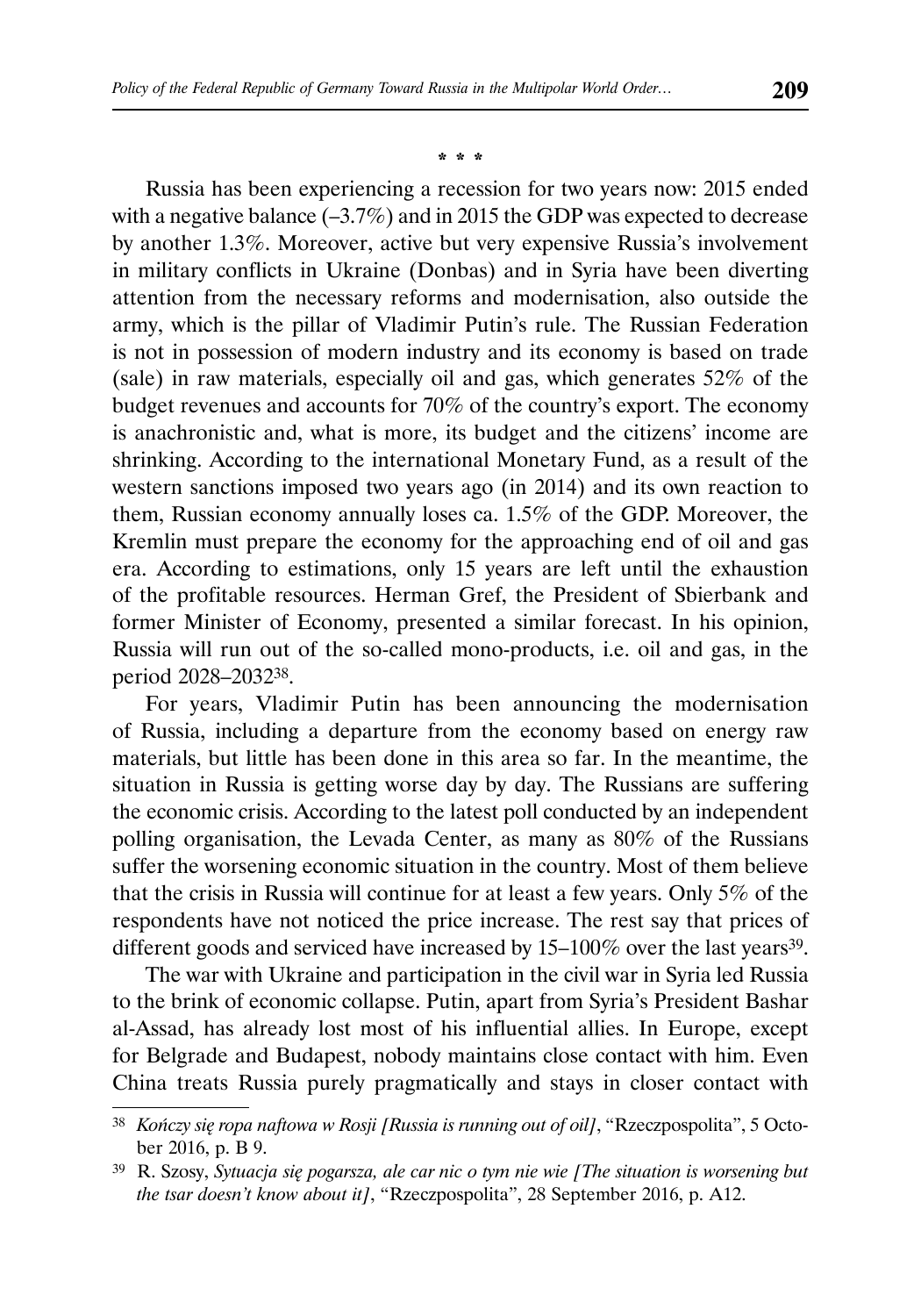Washington, Berlin and Paris than with Moscow. According to Masha Gessen, the author of the book *The Man Without a Face: The Unlikely Rise of Vladimir Putin*<sup>40</sup>, the regime in the Kremlin has already reached the third and final stage. This is the most dangerous one – it is characterised by unpredicted turns and aggression. It can last a few years but not necessarily. The author says that the first stage of Putin's rule took only five years, until 2005. This was the time when the democratic reforms of the 1990s were cancelled. Putin took control over the media and in fact he also abolished free elections. The second stage covering the years 2005–2012 was a period of Russia's political stagnation. The third stage has taken two years now, i.e. since 2014, and the war against Ukraine or rather for Ukraine and Russia's overt participation in the war in Syria dominate  $it<sup>41</sup>$ .

By the way, the first period, i.e. from 1999 to 2005, was the time of close cooperation between Vladimir Putin and German Chancellor Gerhard Schröder. A social democrat (Schröder) and a post-communist (Putin) turned to be pragmatic and used a similar language to speak about the supremacy of national interests over the interests of the world or Europe. Thanks to that they tailored very good relations based on partnership. The cooperation between the FRG and Russia as well as the West and Russia accelerated then. The initial lack of trust and reservation of the West about the financial crisis and a deficit of democracy in Russia, the conflict in Kosovo and the Chechen War changed into a process of institutionalisation of political, military and economic cooperation. Military cooperation and close relations between Russia and NATO, including Russian and German openness towards the enlargement of NATO structures and the European Union were very important for both states as well as Poland, because thanks to that, Poland joined NATO on 12 March 1999 and the European Union on 1 March 200442.

<sup>40</sup> M. Gessen, *Putin. Człowiek bez twarzy [The Man Without a Face: The Unlikely Rise of Vladimir Putin]*, Polish translation by J. Szajkowska, M. Witkowska, Pruszyński i S-ka, Warszawa 2012.

<sup>41</sup> Ł. Wojcik, *Więzień Kremla [The Kremlin prisoner]*, "Polityka", 1–6 January 2015, pp. 22–24.

<sup>42</sup> M.M. Kosman, *Polityka RFN wobec ZSRR/Rosji w latach 1989–2009 [FRG's policy towards the USSR/Russia in the period 1989–2009]*, pp. 319–415; J.M. Fiszer, *Władimir Putin jako "fenomenalny" przywódca Rosji [Vladimir Putin as a phenomenal Russia's leader]*, "Stosunki Międzynarodowe – Zeszyty Naukowe", Uczelnia Vistula w Warszawie, 2011, no. 26, pp. 7–25; J. Kiwerska, B. Koszel, M. Tomczak, S. Żerko, *Polityka zagraniczna zjednoczonych Niemiec [Reunited Germany's foreign policy]*, Instytut Zachodni, Poznań 2011.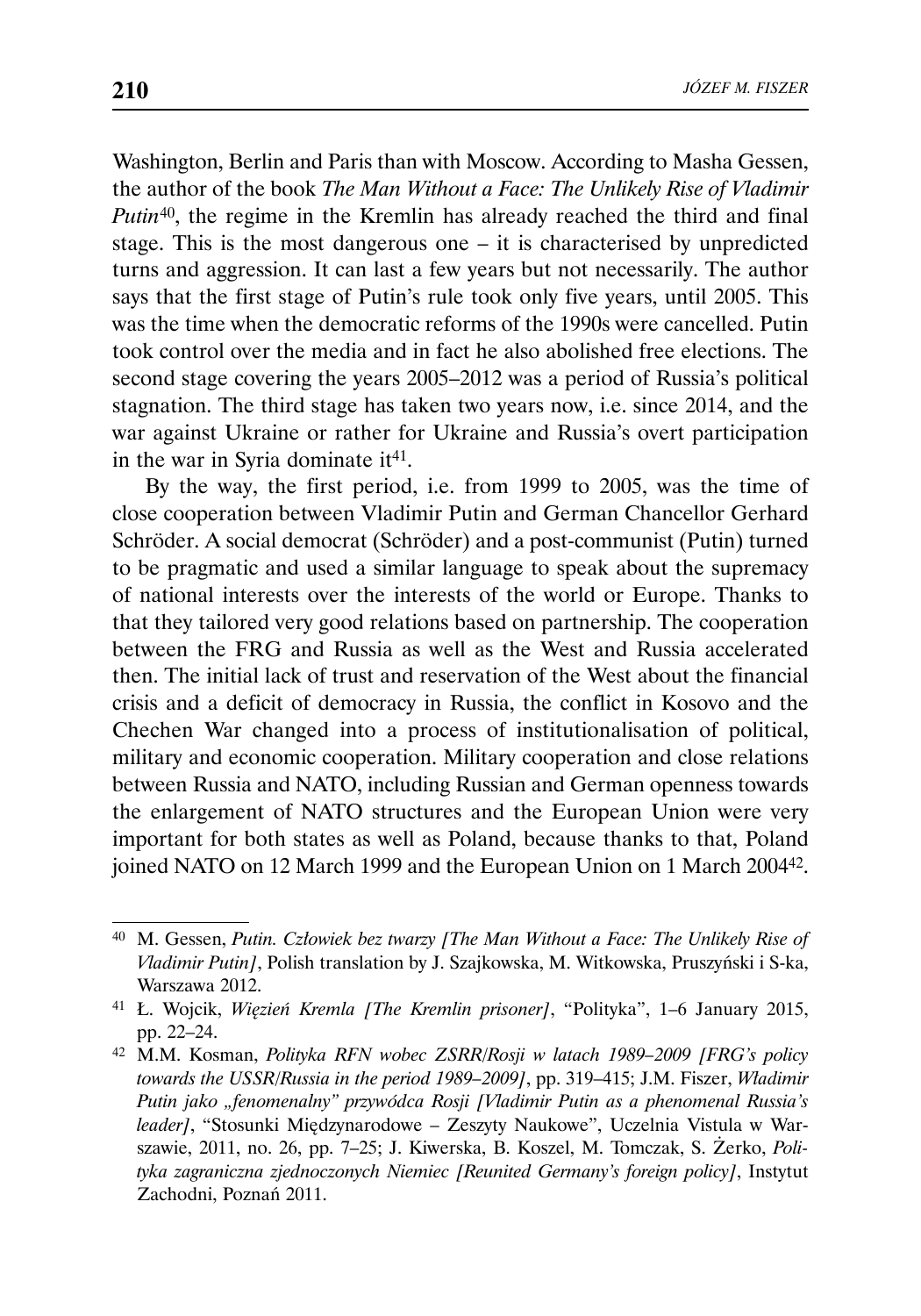Germany's influence on Russia's temperate attitude towards the above-mentioned issues is unquestionable. Plans to cooperate in the field of armaments, joint exercises and training staff were important elements of cooperation in the area of security and military issues. The joint German-Russian exercises in August 2002 were the first ones since the interwar period and were symbolic. Other agreements were signed too, e.g. agreements on the fight against criminality, treaties on legal assistance in criminal matters and extradition of 2001, a protocol on the cooperation between border guards of February 2003 and agreements on visa facilitation promoting selected categories of travellers. But the office of the Coordinator of German-Russian Intersocietal Cooperation established at the beginning of 2003 was the main element of social dialogue<sup>43</sup>.

In the period 2003–2005, the German-Russian cooperation was deepened, especially in the energy sector, which mainly resulted in the agreement on laying North European Gas Pipeline (Nord Stream) and aroused opposition in whole Europe, not only Poland and other states of East Central Europe. The agreement was presented as a proof that, in foreign policy, a narrow national interest, and not the European one, motivates Germany. Actually, the new gas pipeline, bypassing transit countries (Ukraine and Belarus), ensured greater security for supplies to German consumers and was a response to the future increase in demand for gas in the whole energy consumption in the FRG in connection with the decision planned by Gerhard Schröder's government to stop producing nuclear energy44.

In the last several months of Schröder's government, the Russian-German relations showed far-reaching conformity of interests and assessment of major international issues, although they did not lack differences of opinion. However, when they occurred, the good relations between the two leaders

<sup>43</sup> For more on the FRG-Russia's cooperation in the period 1998–2005 see: M.M. Kosman, *Polityka RFN wobec ZSRR/Rosji… [FRG's policy towards the USSR/Russia…]*, pp. 365–385; K. Miszczak, *Polityka zagraniczna, bezpieczeństwa i obrony koalicji rządowej SPD-Sojusz 90/Zieloni w okresie 1998–2005 [Foreign security and defence policy of the government coalition SPD-Alliance '90/The Greens in he period 1998–2005]*, Dom Wydawniczy ELIPSA, Warszawa 2012; A. Stent, *Russland*, [in:] S. Schmidt, G. Hellmann, R. Wolf (ed.), *Handbuch zur deutschen Außenpolitik [Germany's foreign policy handbook]*, VS Verlag, Wiesbaden 2007, pp. 443–444; *Stosunki Rosja – Niemcy w latach 1998–2005 [Russian-German relations in the period 1998–2005]*, Raport OSW i CSM, Warszawa, February 2006.

<sup>44</sup> A. Cianciara, *Gospodarcze uwarunkowania polityki wschodniej Niemiec i Francji [Economic conditions of Germany and France's eastern policy]*, "Myśl Ekonomiczna i Polityczna" 2014, no. 2(45), pp. 202–203.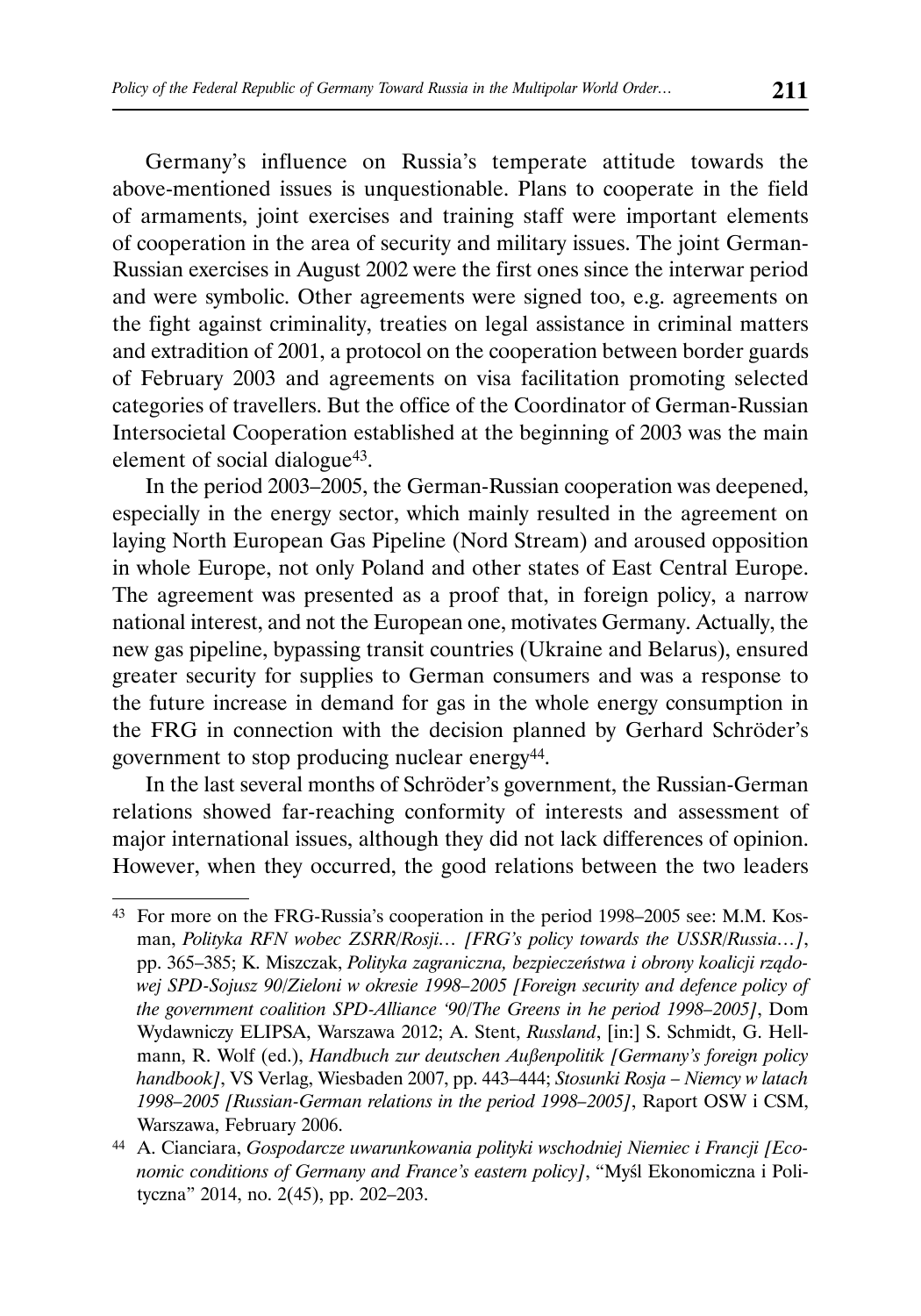let them ease tension, as e.g. in connection with the Orange Revolution in Ukraine or the Baltic States enlargement of NATO. The fact that in 2005, before the end of Schröder's term, the two leaders met eight times indicates the intensity of contacts between them. Thanks to Schröder and German social democrats, the axiological factor in the FRG's policy towards Russia weakened and it was demonstrated in practice in the lack of the Chancellor's criticism of the deficit of democracy in Russia's domestic policy. The opposition to the United States' unilateral foreign policy was another important element strengthening German-Russian cooperation.

After the successive snap parliamentary election in 2005, when Gerhard Schröder lost, Angela Merkel became new Chancellor of the FRG. She comes from the former GDR and has tasted the life in the communist countries of East Central Europe45. Jadwiga Kiwerska highlights that:

\* \* \*

"Angela Merkel was a new kind of German political leader. She represented the third post-war generation, which was not emotionally bound with the pro-Americanism of the 1950s and 1960s as Kohl's generation, but was also not shaped by the passions of 1968, including the strong anti-Americanism as in the case of Schröder and Fischer. (…) She was convinced that the improvement of the relations with the USA was in the interest of Germany and to that end she was ready to act. She understood that it would serve to strengthen the transatlantic system that constituted an important element of international order. But most of all, she wanted to contribute to a change of anti-American sentiments in Germany"46.

And one of her biographers said that she had some features of a sphinx. She is inscrutable, she says very little about her past and not eagerly. The Polish roots of her grandfather, who changed his surname from Kaźmierczak to Kasner in the 1930s, were among her secrets for a long time. Angela Merkel awakens extreme emotions among the Germans and European politicians, as well as in Poland, where she was voted the most popular foreign politician for the fifth time in the OBOP opinion poll in 2012. Her former victories were in 2006, 2007, 2010 and 201147.

<sup>45</sup> A. Stępin, *Angela Merkel. Cesarzowa Europy [Angela Merkel: Empress of Europe]*, Wydawca Agora SA, Warszawa 2014.

<sup>46</sup> See J. Kiwerska, *Niemcy we wspólnocie transatlantyckiej [Germany in the transatlantic commonwealth]*, [in:] J. Kiwerska, B. Koszel, M. Tomczyk, S. Żerko, *Polityka zagraniczna zjednoczonych Niemiec… [Reunited Germany's foreign policy…]*, p. 242.

<sup>47</sup> *Ibidem*, p. 9. Also: B.T. Wieliński, *Mutti jest tylko jedna [Mutti is only one]*, "Wysokie Obcasy", 21 September 2013, pp. 11–17.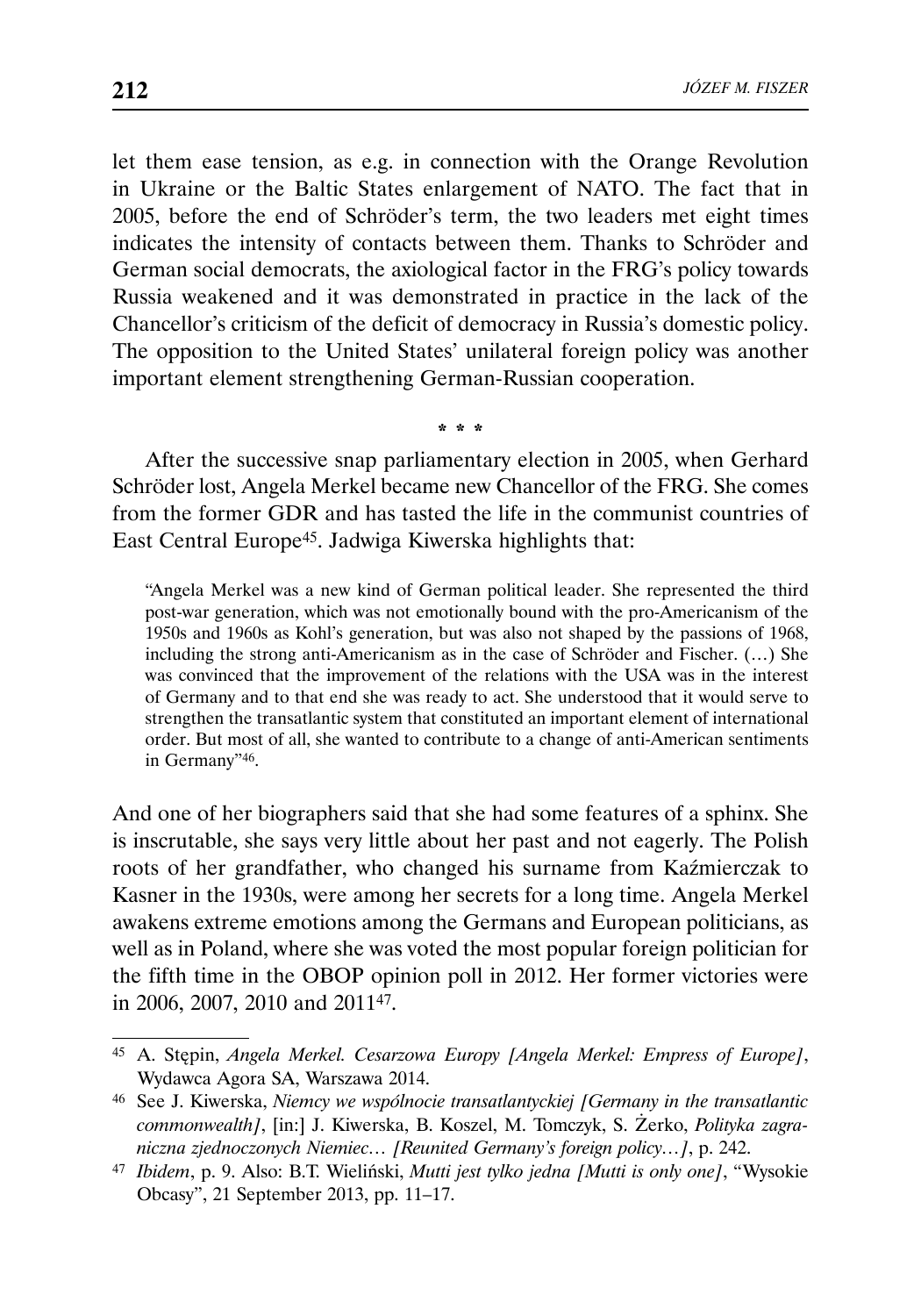The government formed by Angela Merkel in 2005, the so-called great coalition CDU/CSU-SPD, undertook a successful attempt to bring back Adenauer's principles to the German foreign policy: the Atlantic orientation and a refusal to choose between Washington and Paris. It is true that the appointment of Frank-Walter Steinmeier, formerly a close collaborator of Chancellor Gerhard Schröder, as Vice Chancellor and Minister of Foreign Affairs posed a threat of maintaining foreign policy characteristic of the coalition SPD-The Greens. And this is what happened but only to a small extent<sup>48</sup>.

Taking chancellor' office by Angela Merkel was conducive to depersonalisation of Moscow-Berlin relations established by Gerhard Schröder, whose relations with Vladimir Putin went far beyond official contacts. Moreover, Merkel strove to rectify transatlantic relations impaired when Schröder was in power and to take into account the interests of the Central European states in relations with Moscow. However, the coalition partner, Vice Chancellor and Minister of Foreign Affairs, Frank-Walter Steinmeier, Chief of Staff of the Chancellery in Schröder's government, was in favour of the maintenance of a pro-Russian policy. This pragmatic attitude, marginalising the issue of a democratic deficit in Russia, mainly amounted to the exposure of such areas of cooperation as energy relations and international security. It was approved of first of all by France, Italy or Spain and criticised by Central European members of the European Union, including Poland, and the United Kingdom and Denmark.

In general, Angela Merkel did not mange to surmount the most painful consequences of Schröder's government's decisions, inter alia, to re-establish the allies' trust in Germany and to overcome the crisis in the European policy. Germany regained the position of a reliable and loyal partner of the United States and an active member of the European Union. It became a strong link in the Euro-Atlantic system, which is a guarantor of security in Europe, including Poland<sup>49</sup>.

<sup>48</sup> M.M. Kosman, *Polityka RFN wobec ZSRR/Rosji w latach 1989–2009… [FRG's policy towards the USSR/Russia…]*, pp. 417–492; J. Franzke, *Wertepolitik versus Realpolitik. Die Russlandpolitik der Regierung Merkel/Steinmeier*, "Welt Trends" 2009, no. 67, pp. 93–98.

<sup>49</sup> J. Kiwerska, *Niemcy we wspólnocie transatlantyckiej [Germany in the transatlantic commonwealth]*, [in:] J. Kiwerska, B. Koszel, M. Tomczak, S. Żerko, *Polityka zagraniczna zjednoczonych Niemiec… [Reunited Germany's foreign policy…]*, pp. 230–255; L.N. Bowers (ed.), *German Foreign and Security Policy*, New York 2009.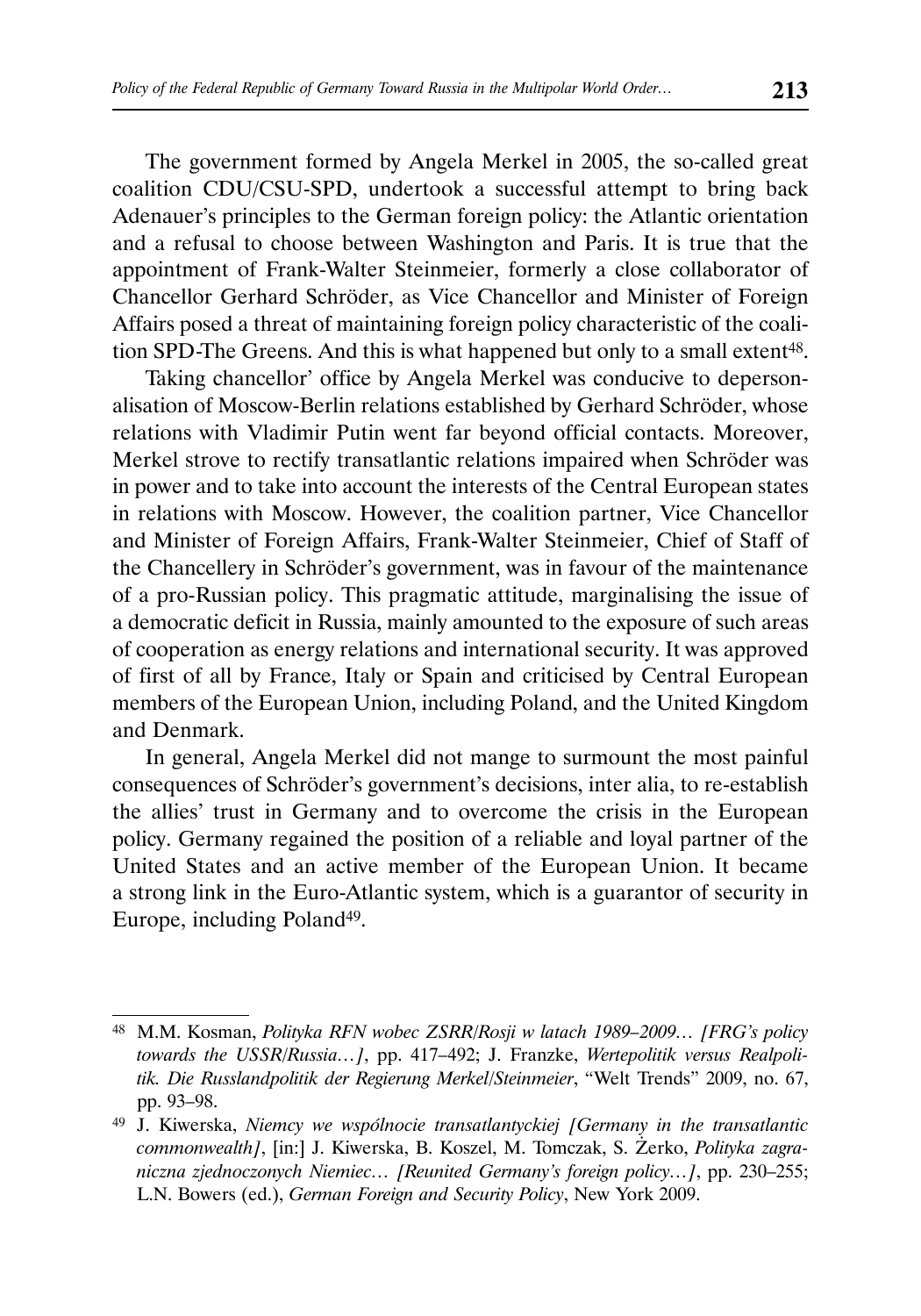#### **CONCLUSIONS**

The above-mentioned second and third stage of Vladimir Putin's rule in Russia in fact fall on the time when Angela Merkel also was in power and led to the cooling of political relations between Russia and Germany, but until 2014 the economic and trade relations developed dynamically. It was the Russian-Ukrainian war and the Russian annexation of Crimea in 2015 that changed this state of things. The FRG unequivocally condemned Russian aggression against Ukraine and declared for economic sanctions, which are for Russia, as I already mentioned, more and more painful and weaken Vladimir Putin's rule. At all costs he wants to remain in power until the next presidential election in 2018 and blames the West for the growing crisis. Prior to that, in autumn 2017, there will be a parliamentary election in the FRG and today it is difficult to predict the result. The position of CDU/CSU and Angela Merkel in particular is getting weaker because she is blamed for the immigration crisis and uncontrolled inflow of 1.5 million immigrants to Germany in the period 2014–2016. In the FRG today, one can hear opinions, also expressed by the competitive SPD, that sanctions imposed on Russia should be lifted and economic cooperation re-established to be as profitable for the two parties, and especially for Germany, as it had been in the past.

Supporting Ukraine, however, the European Union and its member states led by Germany made mistakes both in their strategy and its implementation, which is busily used by Russia. Too much energy was spared on the so-called Minsk process, which failed in spite of German efforts. The war in Ukraine is continued. Over 10,000 Ukrainian soldiers were killed and Ukraine is becoming a ruined country today. At the same time, a lack of unity and solidarity is getting more and more flagrant among the European Union states, because some of them make their economic links with Russia a higher priority than the support for Ukraine. There is also a clear regional division of the EU member states as far as their readiness to support Ukraine is concerned. While the states of the North and the East of the EU are active in supporting Ukrainian transformation, the states of the South and the West show less and less commitment. The lack of balance between those two groups undermines the European idea of solidarity and cohesion, and thus limits the efficiency of the EU as a political player. At the same time, it is not conducive to the development of a new, multipolar and multi-civilizational international system. The process resulting from the Yalta-Potsdam order and globalisation has been hampered in the last years. Due to that, it is difficult make an accurate prediction about the future of the world and its ultimate shape as well as international security.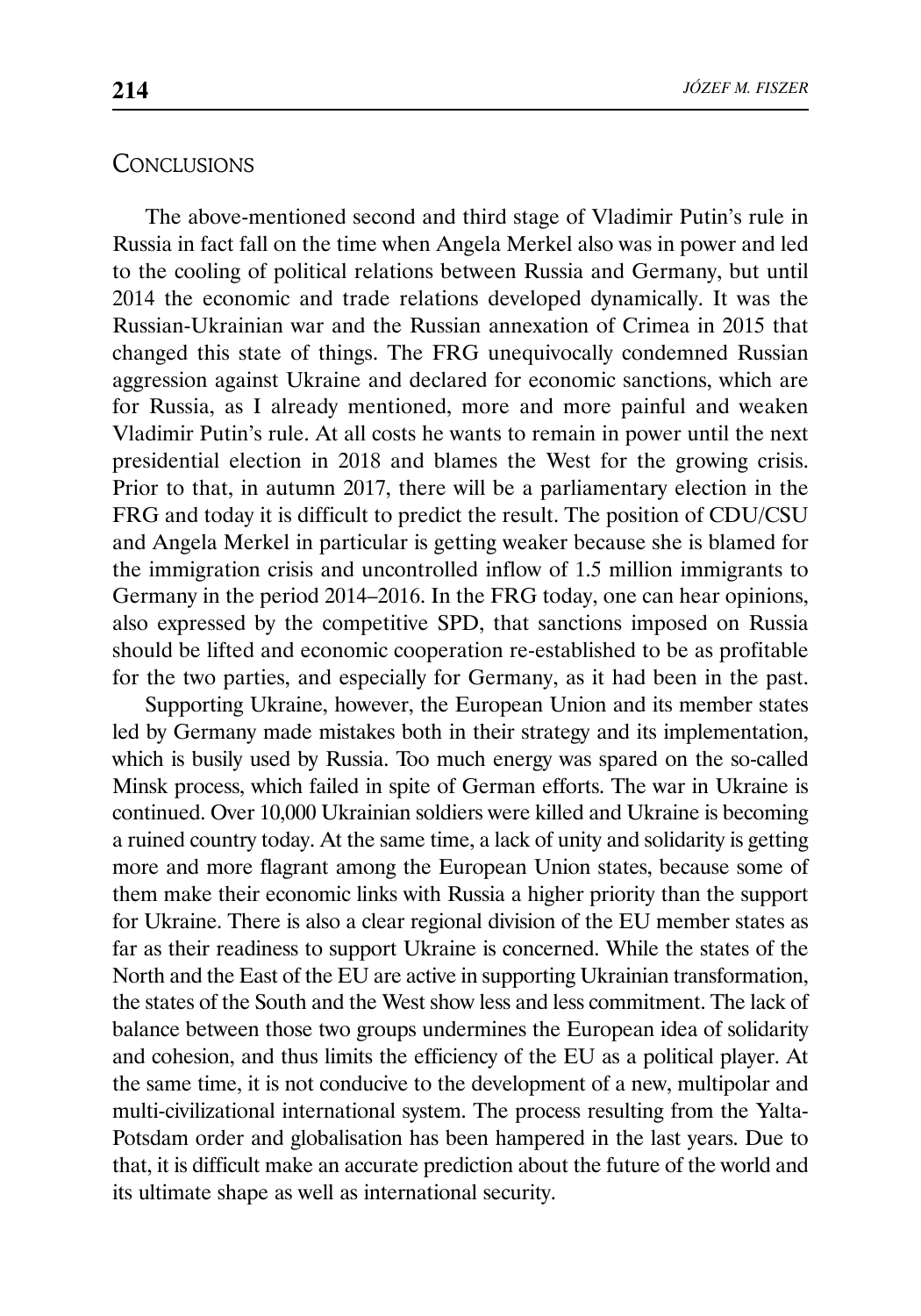### SELECTED BIBLIOGRAPHY

- Ash T.G., *Free World: America, Europe and the Surprising Future of the West*, Random House, New York 2010.
- Asmus R.D., *Mała wojna, która wstrząsnęła światem. Gruzja, Rosja i przyszłość Zachodu [A Little War That Shook the World: Georgia, Russia, and the Future of the World]*, Polish translation by J. Tokarski, Fundacja Res Publica im. Henryka Rzeczkowskiego, Warszawa 2010.
- Beck U., *Das deutsche Europa [German Europe]*, Suhrkamp, Berlin 2013.
- Beck U., *Niemiecka Europa. Nowe krajobrazy władzy pod znakiem kryzysu [German Europe: New landscapes of power in crisis]*, Polish translation by R. Formuszewicz, Wydawnictwo Naukowe PWN, Warszawa 2013.
- Bieleń S., *Polityka zagraniczna Rosji [Russia's foreign policy]*, Wydawnictwo Difin, Warszawa 2008.
- Bowers L.N. (ed.), *German Foreign and Security Policy*, New York 2009.
- Brzeziński Z., *Wybór dominacja czy przywództwo [The Choice: Global Domination or Global Leadership]*, Polish translation by B. Pietrzyk, Wydawnictwo Znak, Kraków 2004.
- Brzeziński Z., *Strategiczna wizja. Ameryka a kryzys globalnej potęgi [Strategic Vision: America and the Crisis of Global Power]*, Polish translation by K. Skoneczny, Wydawnictwo Literackie, Kraków 2013.
- Cameron R., Neal L., *Historia gospodarcza świata. Od paleoitu do czasów najnowszych [A Concise Economic History of the World: From Palaeolithic Times to the Present]*, Polish translation by H. Lisiecka-Michalska, M. Kluźniak, Książka i Wiedza, Warszawa 2004.
- Cohen, A., *Russia in the Arctic: Challenges to U.S Energy and Geopolitics in the High North*, [in:] S.J. Blank (ed.), *Russia in the Arctic*, U.S. Army War College Press, Carlisle 2011.
- Curanović A., *Aktywność Federacji Rosyjskiej w regionie Arktyki w kontekście rywalizacji mocarstw [Russian Federation's activeness in the Arctic region in the context of superpowers rivalry]*, Instytut Europy Środkowo-Wschodniej, Lublin 2010.
- Fiszer J.M., *Zadania i cele polityki zagranicznej Władimira Putina [Tasks and aims of Vladimir Putin's foreign policy]*, "Myśl Ekonomiczna i Polityczna" 2016, no. 1(52).
- Fiszer J.M., *Geopolityczne i geoekonomiczne aspekty europeizacji Ukrainy i jej perspektywy [Geopolitical and geo-economic aspects of Europeanisation of Ukraine ad its prospects]*, [in:] J. Tymanowski. J. Karwacka, J. Bryl (ed.),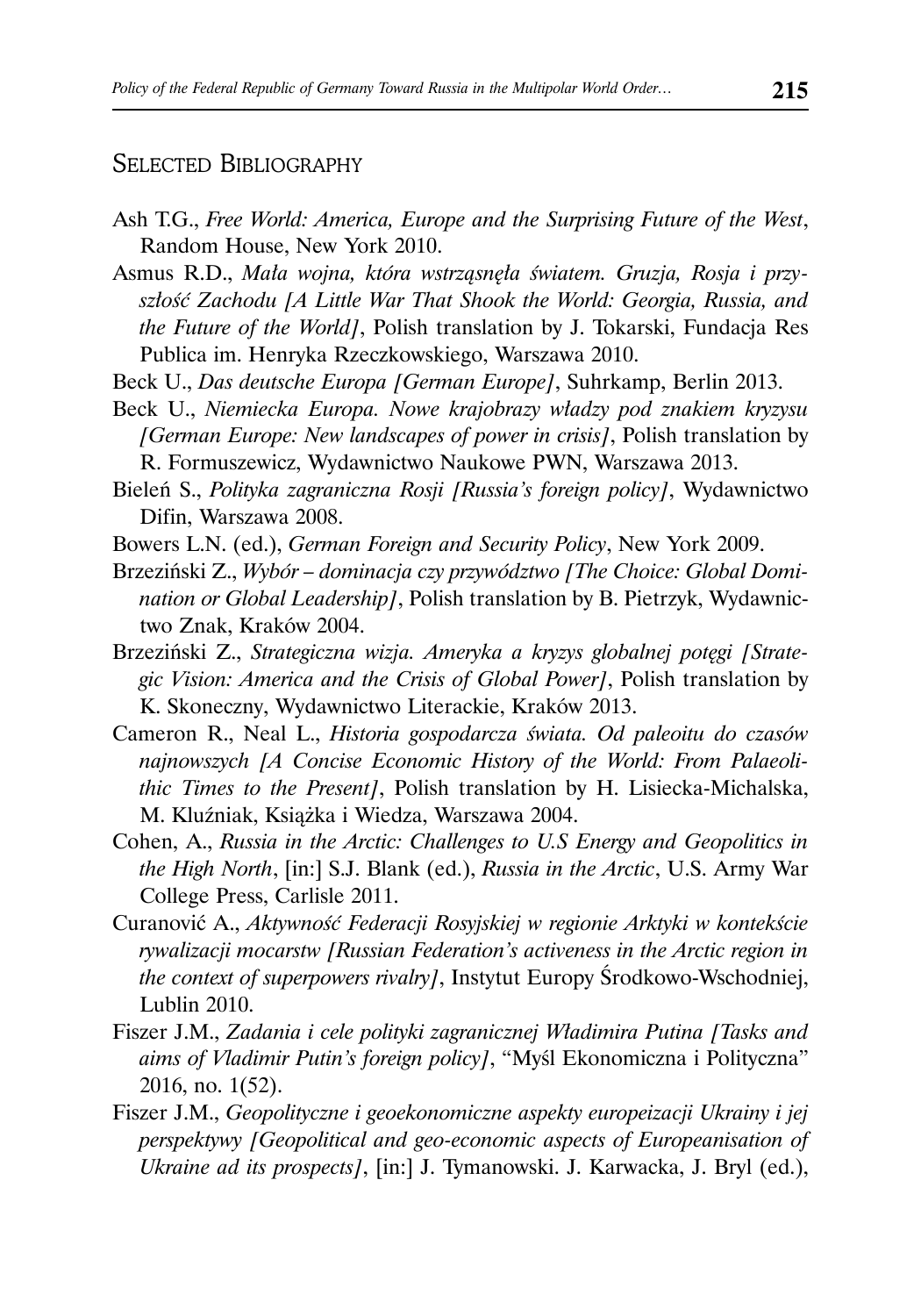*Procesy europeizacji Ukrainy w wybranych obszarach [Processes of Ukraine Europeanization in selected areas]*, BHZ "Nacjonalnaja Akademia Uprawlenija", Kiev–Warszawa 2016.

- Franzke J., *Wertepolitik versus Realpolitik. Die Russlandpolitik der Regierung Merkel/Steinmeier [Policy of values versus real policy. Merkel/Steinmeier's government policy toward Russia]*, "Welt Trends" 2009, no. 67.
- Gessen M., *Putin. Człowiek bez twarzy [The Man Without a Face: The Unlikely Rise of Vladimir Putin]*, Polish translation by J. Szajkowska, M. Witkowska, Pruszyński i S-ka, Warszawa 2012.
- Friedman G., *Następna dekada. Gdzie byliśmy i dokąd zmierzamy [The Next Decade: What the World Will Look Like]*, Polish translation by M. Wyrwas- -Wiśniewska, Wydawnictwo Literackie, Kraków 2012.
- Fukuyama F., *Budowanie państwa. Władza i ład międzynarodowy w XXI wieku [State-Building: Governance and World Order in the 21st century]*, Polish translation by J. Serwański, Wydawnictwo REBIS, Poznań 2005.
- Fukuyama F., *Koniec historii [The End of History]*, Polish translation by T. Bieroń, M. Wichrowski, Wydawnictwo Zysk i S-ka, Poznań 1996.
- Gilpin R., *War and Change in World Politics*, Cambridge University Press, New York 1983.
- Góralczyk B. (ed.), *Unia Europejska jako aktor na scenie globalnej. Razem czy osobno? [European Union as an actor on the global scene: together or alone?]*, Centrum Europejskie Uniwersytetu Warszawskiego, Warszawa 2014.
- Kiwerska J., Koszel B.,Tomczak M., Żerko S., *Polityka zagraniczna zjednoczonych Niemiec [Reunited Germany's foreign policy]*, Instytut Zachodni, Poznań 2011.
- Kosman M., Malendowicz P., *Głos polskich i niemieckich nacjonalistów w debacie na temat integracji europejskiej [The voice of Polish and German nationalists in the debate on the European integration]*, "Rocznik Integracji Europejskiej" 2015, no. 9.
- Koziej S., *Między piekłem a rajem. Szare bezpieczeństwo na progu XXI wieku [Between hell and paradise: grey security at the start of the 21st century]*, Wydawnictwo Adam Marszałek, Toruń 2006.
- Kukliński A., Pawłowski K. (ed.), *The Atlantic Community. The Titanic of the XXI Century?*, Wyższa Szkoła Biznesu – National Louis University, Nowy Sącz 2010.
- Kuźniar R., *Ukraine Europe's hic Rhodus, hic salta*, [in:] B.J. Góralczyk (ed.), *European Union on the Global Scene: United or Irrelevant?*, Centre for Europe, University of Warsaw 2015.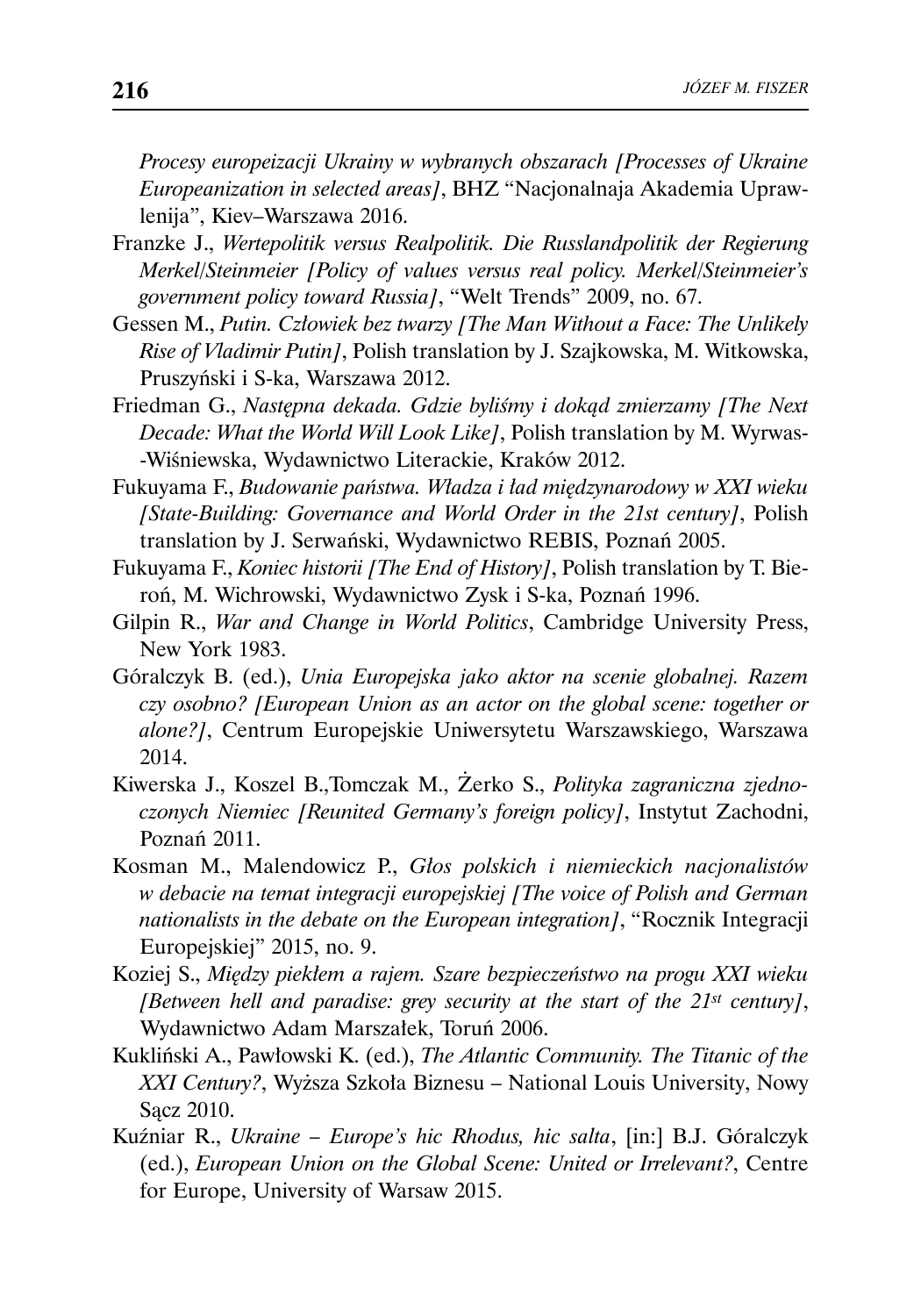- Lucas E., *Nowa zimna wojna. Jak Kreml zagraża Rosji i Zachodowi [New Cold War: Putin's Russia and the Threat to the West]*, Polish translation by J. Stawski, Dom Wydawniczy REBIS, Poznań 2008.
- Miszczak K., *Polityka zagraniczna, bezpieczeństwa i obrony koalicji rządowej SPD-Sojusz 90/Zieloni w okresie 1998–2005 [Foreign security and defence policy of the government coalition SPD-Alliance '90/The Greens in he period 1998–2005]*, Dom Wydawniczy ELIPSA, Warszawa 2012.
- Modelski G., *The Long Cycle of Global politics and the Nation-State*, "Comparative Studies in Society and History" 1978, vol. 20, no. 2.
- Modelski G., Thompson W.R., *Leading Sectors and World Powers: The Co- -evolution of Global Economics and Polities*, University of South Carolina Press, Columbia 1966.
- Müller J.W., *Wo Europa endet? Ungarn, Brüssel und das Schicksal der liberalen Demokratie [Where does Europe end? Hungary, Brussels and the future of liberal democracy]*, Suhrkamp, Berlin 2013.
- Politkowskaja A., *Rosja Putina [Putin's Russia]*, Polish translation by T. Korecki, Wydawnictwo Studio Emka, Warszawa 2005.
- Raś M., *Ewolucja polityki zagranicznej Rosji wobec Stanów Zjednoczonych i Europy Zachodniej w latach 1991–2001 [Evolution of Russia's foreign policy towards the United States and Western Europe in the period 1991–2001]*, Wydawnictwo Uniwersytetu Warszawskiego, Warszawa 2005.
- Skulska B., *Bezpieczeństwo międzynarodowe w regionie Azji i Pacyfiku [International security in the region of Asia and the Pacific]*, Wydawnictwo Uniwersytetu Ekonomicznego we Wrocławiu, Wrocław 2010.
- Soja M., *Stosunki UE–NATO w dziedzinie bezpieczeństwa europejskiego i obrony na przełomie XX i XXI wieku [EU–NATO relations in the field of European security and defence at the end of the 20th and the beginning of the 21st century]*, Wydawnictwo Adam Marszałek, Toruń 2011.
- Stent A., *Russland*, [in:] S. Schmidt, G. Hellmann, R. Wolf (ed.), *Handbuch zur deutschen Außenpolitik [Germany's foreign policy handbook]*, VS Verlag, Wiesbaden 2007.
- Stępin A., *Angela Merkel. Cesarzowa Europy [Angela Merkel: Empress of Europe]*, Wydawca Agora S.A., Warszawa 2014.
- Świder K., *Rosyjska świadomość geopolityczna a Ukraina i Białoruś (po rozpadzie Związku Radzieckiego [Russian geopolitical conscience versus Ukraine and Belarus after the collapse of the Soviet Union]*, Instytut Studiów Politycznych PAN, Warszawa 2015.
- Świder K., *Kultura strategiczna Rosji w świetle rosyjskich koncepcji i strategii bezpieczeństwa narodowego [Russia's strategic culture in the light of Rus-*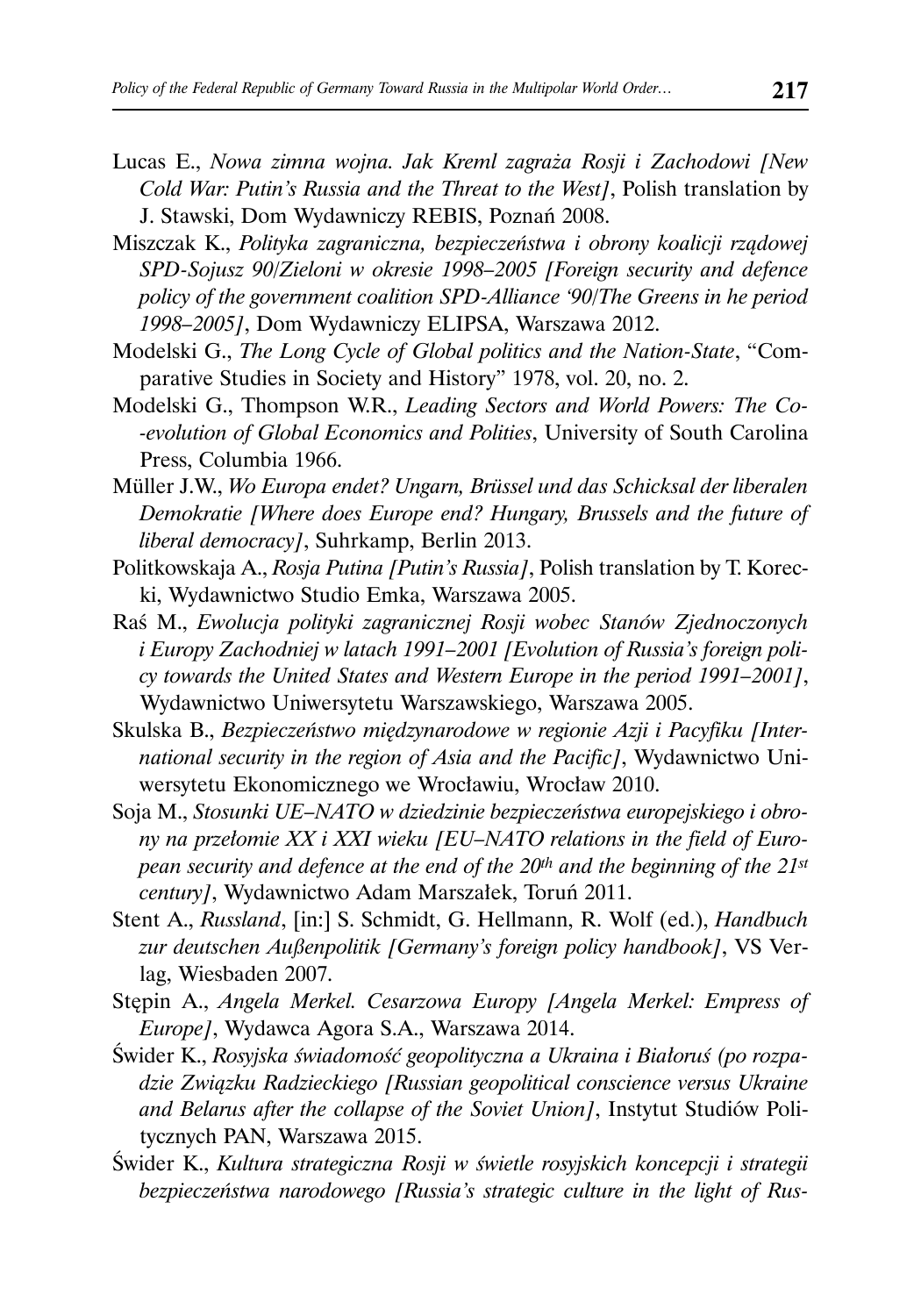*sian national security conceptions and strategies]*, "Studia Polityczne" 2016, no. 2(42).

- Wallerstein J., *Koniec świata jaki znamy [The End of the World As We Know It: Social Science for the Twenty-first Century]*, Polish translation by M. Gilewicz [et al.], Wydawnictwo Naukowe PWN, Warszawa 2004.
- Wiliams P.D., *Security Studies. An Introduction*, Routledge, Londyn & New York 2012.
- Zacher L.W., *Przyszłość w świetle prognoz światowych u progu XXI wieku [Future in the light of global forecasts at the start of the 21st century]*, "Polska 2000 Plus", 2001, no. 1.
- Zdanowski J., *Bliski Wschód 2011: bunt czy rewolucja? [Middle East 2011: rebellion or revolution?]*, Oficyna Wydawnicza AFM, Kraków 2011.
- Zięba R., *Międzynarodowe implikacje kryzysu ukraińskiego [International implications of the Ukrainian crisis]*, "Stosunki Międzynarodowe – International Relations" 2014, vol. 50, no. 2.
- Żukrowska K. (ed.), *Bezpieczeństwo Międzynarodowe [International security]*, Ius At Tax, Warszawa 2011.

POLICY OF THE FEDERAL REPUBLIC OF GERMANY TOWARD RUSSIA IN THE MULTIPOLAR WORLD ORDER: ITS OBJECTIVES, TASKS AND CONSEQUENCES FOR EUROPE

#### Summary

The article aims to analyse the FRG's policy toward Russia at the turn of the century and to present its significance to Europe and the development of a new global order. Moreover, the author tries to answer many questions concerning premises of cooperation between Russia and Germany as well as the threats they pose to European and world peace and security, inter alia, whether there will not be another Rapallo and whether Russia and Germany will not try to play a dominant role in Europe. The main thesis of the paper is an assumption that a way to a new, probably multipolar global order is very long and that Germany, remembering its history and tragic experiences, will not return to its policy of cooperation with Russia, which aims to take control over Europe and divide it again. On the other hand, the author writes, cooperation between Germany and Russia is indispensible for the stabilisation of the situation in Europe and the development of a new democratic order in the world.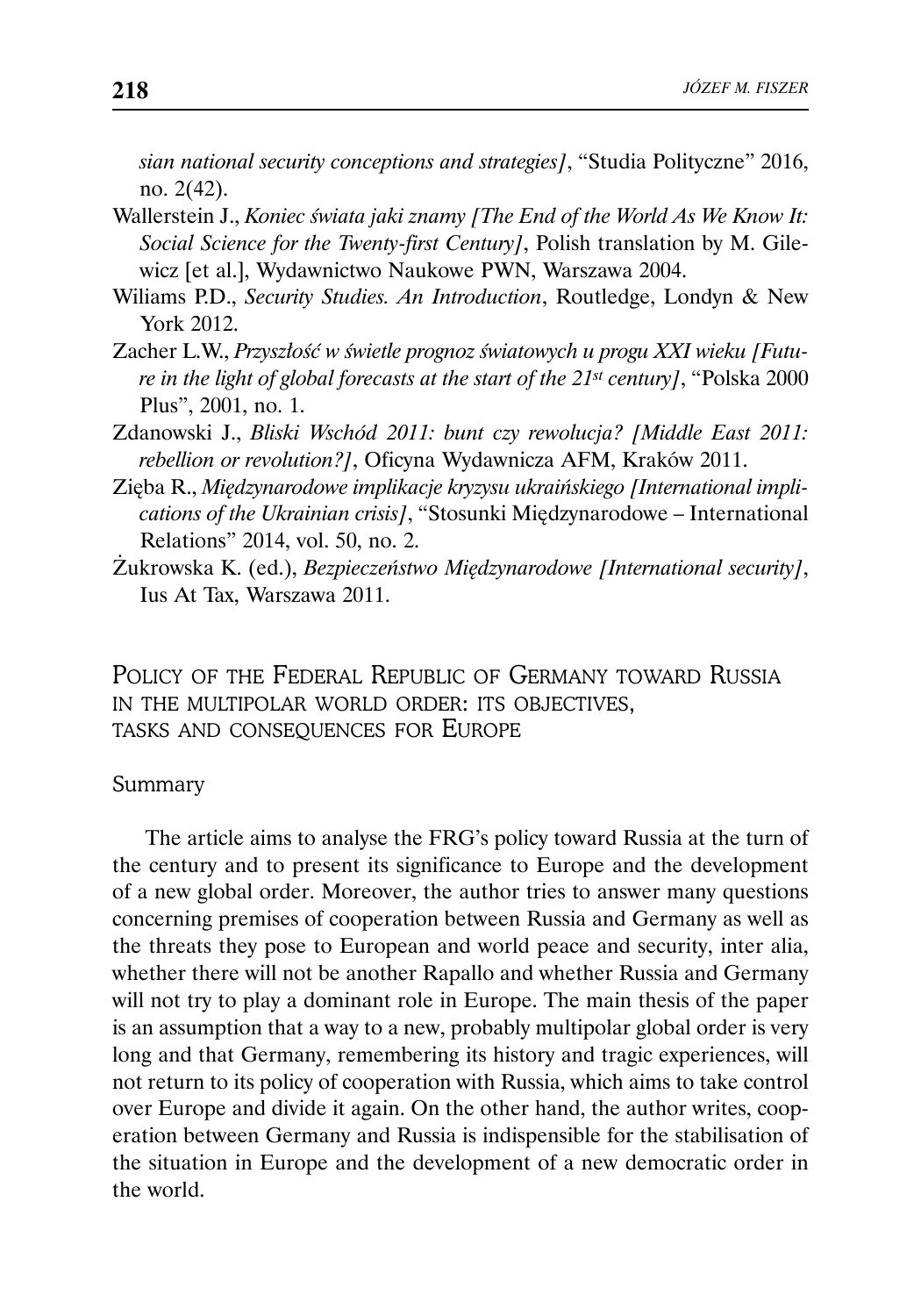## POLITYKA RFN WOBEC ROSJI W MULTIPOLARNYM ŁADZIE GLOBALNYM: JEJ CELE, ZADANIA I KONSEKWENCJE DLA EUROPY

#### **Streszczenie**

Celem niniejszego artykułu jest analiza polityki RFN wobec Rosji na przełomie XX i XXI wieku oraz próba pokazania ich znaczenia dla Europy i budowy nowego ładu globalnego. Ponadto autor próbuje odpowiedzieć na wiele pytań, dotyczących przesłanek współpracy Rosji i Niemiec oraz wynikających z niej zagrożeń dla pokoju i bezpieczeństwa Europy i świata. Między innymi, czy nie dojdzie w przyszłości do nowego Rapallo i czy Rosja wraz z Niemcami nie będą próbowały odgrywać dominującej roli w Europie? Tezą główną tego opracowania jest konstatacja, że droga do nowego, prawdopodobnie multipolarnego ładu globalnego jest bardzo daleka oraz, że Niemcy – pomne historii i tragicznych doświadczeń – nie powrócą już do polityki współpracy z Rosją, której celem będzie przejęcie kontroli nad Europą i jej nowy podział. Z drugiej strony – pisze autor – współpraca Niemiec i Rosji jest niezbędna dla stabilizacji sytuacji w Europie i budowy nowego, demokratycznego porządku na świecie.

## ПОЛИТИКА ФРГ В ОТНОШЕНИИ РОССИИ В УСЛОВИЯХ МУЛЬТИПОЛЯРНОГО ГЛОБАЛЬНОГО ПОРЯДКА: ЕЁ ЦЕЛИ, ЗАДАЧИ И ПОСЛЕДСТВИЯ ДЛЯ ЕВРОПЫ

#### Резюме

Целью настоящей статьи является анализ политики ФРГ в отношении России на рубеже XX и XXI веков, а также попытка определения её значения для Европы и организации нового глобального мирового порядка. Кроме того, автор статьи предпринимает попытку ответа на множество вопросов, касающихся предпосылок сотрудничества России и Германии и связанной с ним угрозы для мира и безопасности в Европе и мире; в частности, не приведёт ли это в будущем к новому Рапалло и не будут ли Россия с Германией предпринимать попытки принятия доминирующей роли в Европе? Главным тезисом данного исследования служит констатирование того, что до нового, по всей вероятности, мультиполярного глобального мирового порядка ещё чрезвычайно далеко; а также того, что Германия, с учётом исторического опыта и трагического прошлого, не возобновит